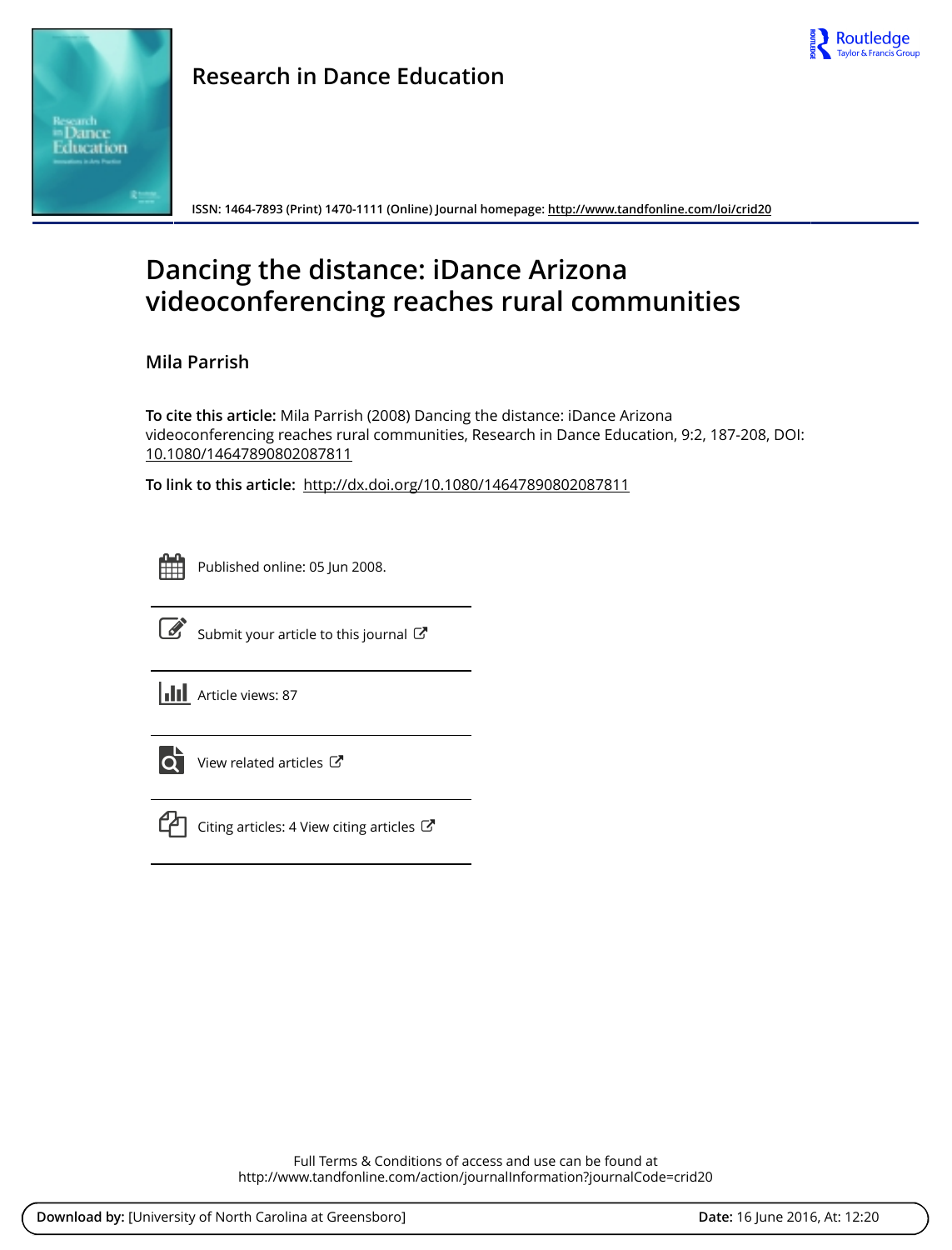# **Dancing the distance: iDance Arizona videoconferencing reaches rural communities**

Mila Parrish\*

*Department of Dance, Arizona State University, Tempe, USA*

(*Received 8 August 2007; final version received 3 March 2008*)

Regardless of geographical limitations, community partnerships can flourish through videoconference technology. This article presents iDance Arizona (iDA) research as a tool for supporting the teaching and learning of dance in rural settings. This research focuses on university/K–12 collaborations and examines the pedagogy of videoconferencing in dance and in the design and implementation of a standards-based dance curriculum with elementary and middle school students in Eloy, Arizona. The accessibility of videoconferencing makes it possible to educate students in a broad spectrum of dance contexts: composition, performance, technique and analysis. Videoconferencing presents unique opportunities for teaching students in rural settings. This article considers the benefits, challenges and discoveries of using videoconferencing. The discussion section addresses the need for additional research in this area and determines the application of videoconferencing dance instruction as the technology becomes more available for school use.

**Keywords:** dance education; videoconferencing; K–12 dance pedagogy; community partnerships; dance technology

# **Introduction**

The impetus for the iDance Arizona (iDA) research study was an attempt to meet the needs of students in rural Arizona communities. As director of the Dance Education Track at Arizona State University, I would receive phone calls from principals in rural Arizona communities each July, asking whether I knew of any students interested in teaching at their school. I would then notify recent ASU graduates and dancers in the area of the job opening, but no one wanted to take the job since it required moving from Phoenix. The Phoenix metro community is a vibrant and rapidly spreading population where approximately five high schools are built each year, all of which need a dance teacher. Therefore, dance education students do not need to leave Phoenix to find employment. This made me wonder how I could ever meet the needs of those principals and their students, and I began to consider videoconferencing as a way to bring dance to students in rural communities. This paper aims to provide useful insights and practical strategies for bringing videoconferencing into the dance classroom.

Since the 1980s, technologies have changed the sharing of expertise in many fields, including medical, business, and education. As a consequence of the rapid growth in technology systems and the relative affordability of the videoconferencing systems, more communities now have access to videoconferencing technology. The technology presents students with access to opportunities to interact with specialists in all fields without ever having to leave their classroom

ISSN 1464-7893 print/ISSN 1470-1111 online © 2008 Taylor & Francis DOI: 10.1080/14647890802087811 http://www.informaworld.com

<sup>\*</sup>Email: Milaparrish@cox.net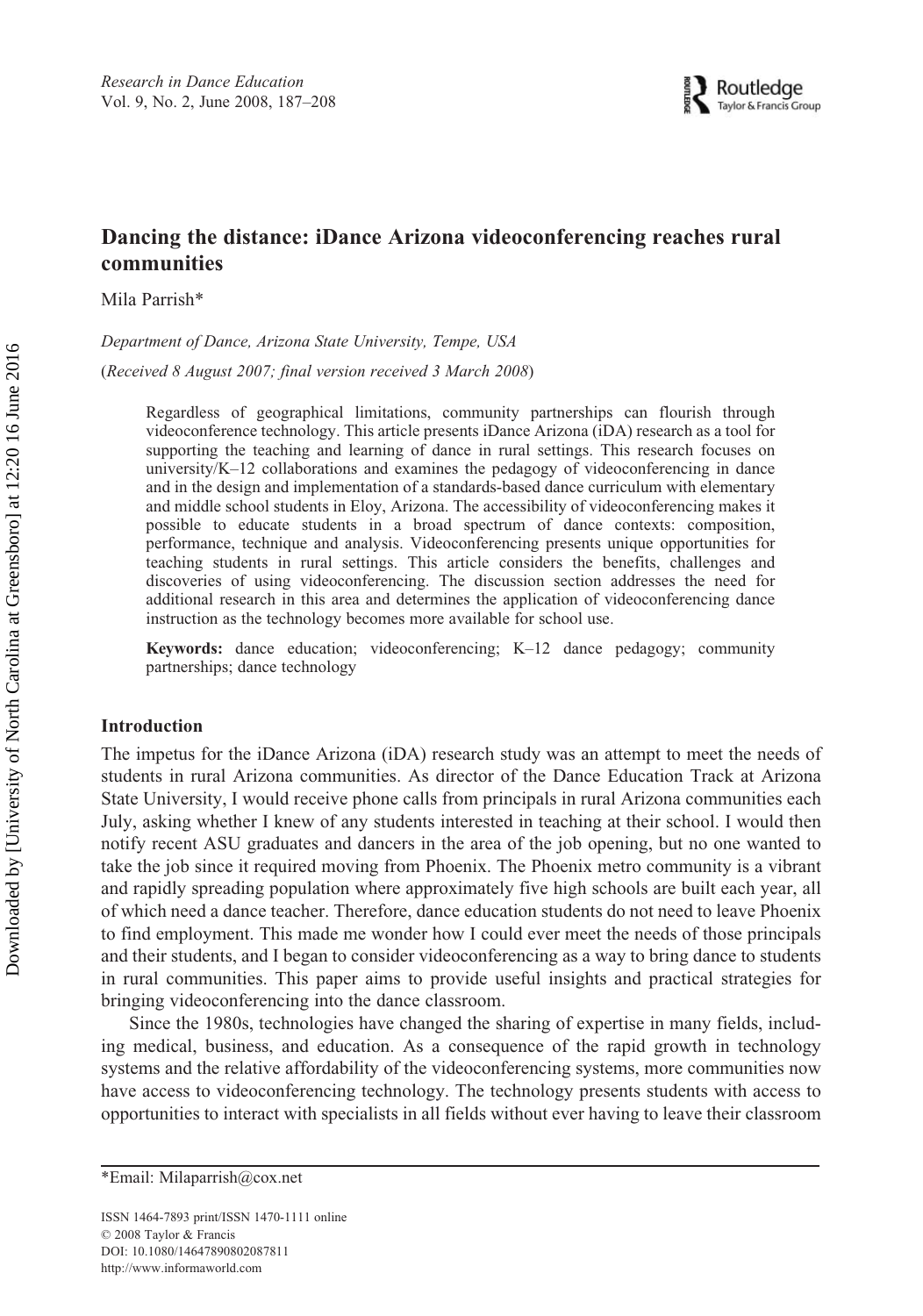or dance studio (Jansen 2004; TPL 2005). Unlike asynchronous technology such as Blackboard, videoconferencing permits immediate face-to-face interaction.

Currently, videoconferencing is IP-based, where the information (voice, data, and video) is bundled together over the Internet. IP-based video conferencing is less expensive and more reliable than older ISDN lines, which need specially designed leased phone lines. Further, the ISDN lines incur fees at the user end, the cost of the phone conversation at both sites, and the number of channels required to make the call. Current videoconferencing technology can be separated into two types: point-to-point calls and bridged calls. Point-to-point calls allow a teacher to directly connect to another site, while bridged calls allow many users to participate in a videoconference. Bridged calls require a multipoint control unit that is typically owned and operated by universities and corporations. Some of the most popular videoconferencing systems include Polycom and TANDBERG.

A videoconferencing system has two TV screens which allow students to see themselves in one screen and the dance teacher in the other (Figure 1). The second screen can be used interchangeably by the teacher to display a PowerPoint presentation or to share a document using Elmo (a flatbed projection surface), or view a video or DVD. At a distance, the dance teacher can watch the class perform a dance, provide coaching tips, lecture, ask questions, discuss solutions and conduct guided improvisations.

#### **Videoconferencing in dance education**

Access to a global dance community heightens students' perception of dance in their external environment and broadens their dance community. Eliminating the geographical boundaries, the Internet encourages dance students to see beyond themselves and their surroundings and enter dialogues with the world (Parrish 2006). Garland and Naugle (1997) led the field in online instruction for university dance education with the first fully online distance education course in LifeForms animation.

In dance, where the body is the vehicle for expression, videoconferencing may be the right tool to capture and transmit human movement. One of the most valuable aspects of videoconferencing is that students can collaborate, discuss, improvise, and perform with individuals from around the nation. Videoconferencing enables them to share their knowledge, experience, and ideas with one another.

Research in dance videoconferencing incorporates various technologies. These include research in networked choreography (Galloway and Rabinowitz 1992; Lovell and Mitchell 1995; Garland and Naugle 1997; Naugle 1998; Parrish 2001, 2005; Birringer 2002; SWIPT 2004; Crawford 2004; Naugle 2002; Calvert, Wilke, Ryman, and Fox 2005; Simmons 2005); interactive live performance (Wolfram 2003; Happel 2004); web casting rehearsals and workshops (Parrish and Lindholm Lane 2003; Parrish 2006); research in innovative videoconferencing for dance technique practices including improvisation and choreography (Garland and Naugle 1999; Mandile 2004; Jansen 2005; TPL 2005); and performance coaching (Jansen 2004; TPL 2005). A few notable dance education projects include *Interactive Gateway* (*IG*); *Dance in Australia and New Zealand (DANZ): International Partnership in Technology-Rich Education; Bridging the Gap: Connecting High School and University Dance Worlds (BGCU)*; and *The Performance Lab (TPL)*.

*Interactive Gateway* (IG), created by Parrish and Kathy Lindholm Lane (2003), addressed Postmodern dance, the 1960s' art and activism, and specifically Yvonne Rainer's work *Chair/ Pillow*. A group of ASU and HS dance students employed videoconferencing to broadcast educational resources including dance workshops, interviews, and performances. Teachers and their students listened in as specialists discussed the process of notating and reconstructing a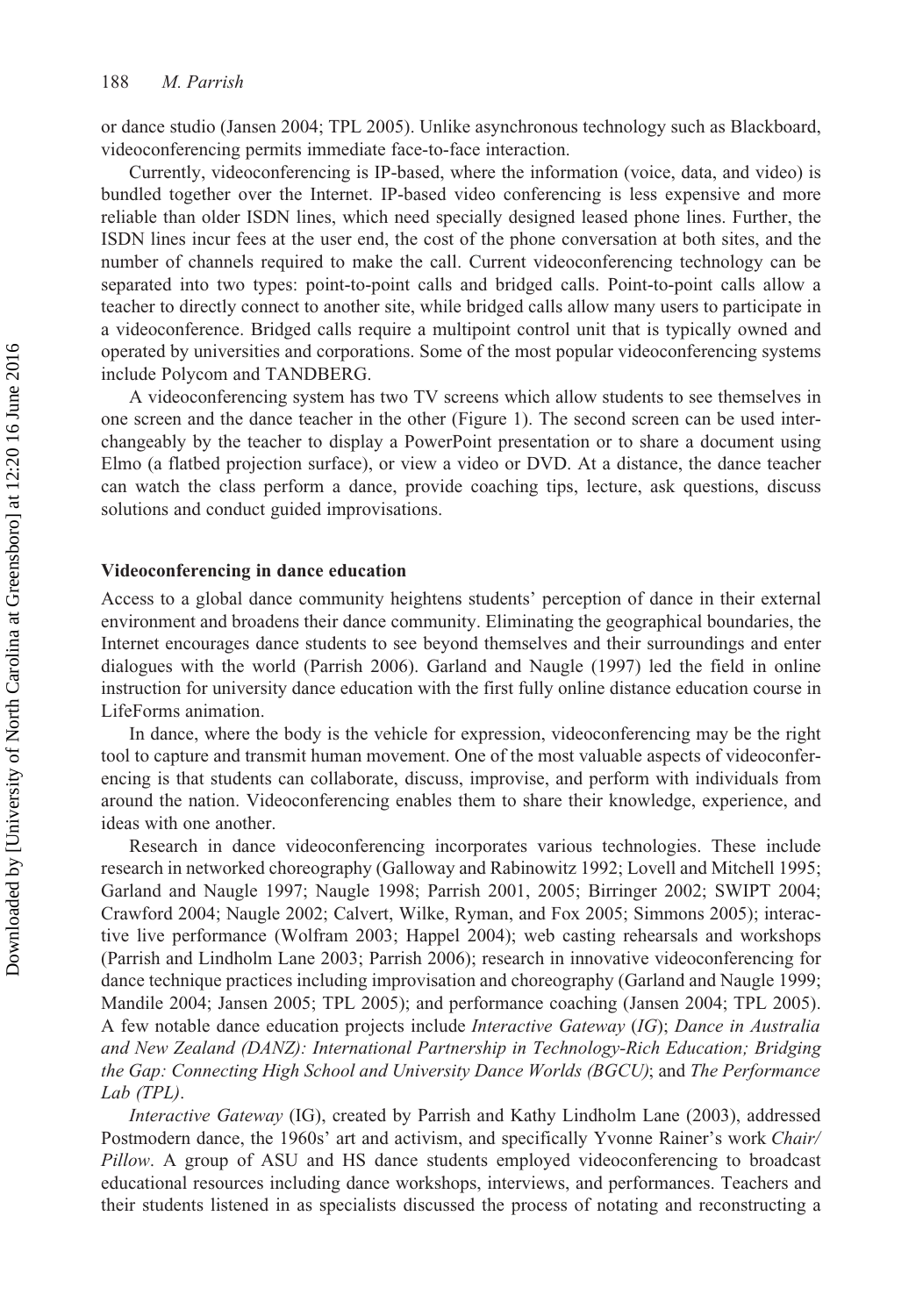

Figure 1. iDance Arizona teachers Dr. Mila Parrish and Elissa Moriarity offer feedback using videoconferences duel screens.

dance. Participants' parents, grandparents, and friends logged on to have an inside glimpse of a rehearsal process. Web casting served as a viable way to uncover the mystique of the rehearsal process and provide access to specialists when there was none, otherwise.

DANZ (Mandile 2004), an innovative partnership between the New Zealand Ministry of Education and Education Queensland's Virtual Schooling Service, used videoconferencing to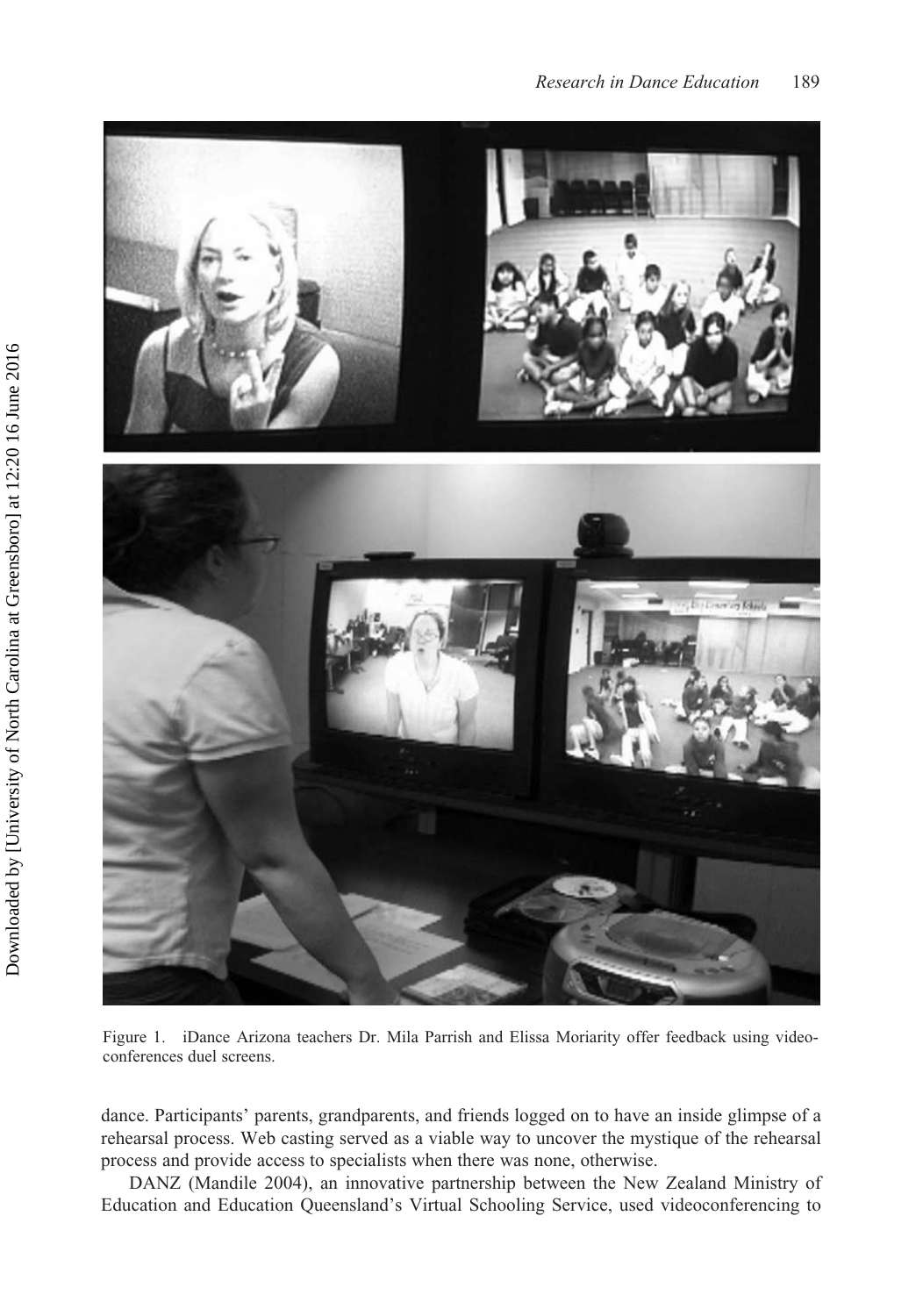bring diverse groups together and to promote cultural understanding of 'real people' in real time in dance education. DANZ participants collaborated in sharing ideas, planning activities, and solving problems to gain cultural understanding.

In *Bridging the Gap* (BG), ASU dance education student Meghan Enders and Chattanooga Tennessee dance teacher Cathie Kasch (2004) used videoconferencing to share, create and perform their concerns, questions and thoughts about their futures. In this research, I witnessed videoconferencing's potential for not only creative collaboration but its ability to support valuable interactions between 16- and 24-year-old dance students. Unlike in the cases of phone and e-mail, the medium of videoconferencing was dynamic, as it supported improvised dance conversations where ASU students collaborated and mentored younger dancers in Tennessee. The experience furnished ASU students a 'real' examination of the trials and tribulations of their future students.

A substantial program making great strides in the area of videoconferencing in arts education is *The Performance Lab* (TPL). TPL's Director Marcia Chapman and Artistic Director Rick Hauser have developed a technology network for interactive exchange in the arts. They use videoconferencing to coach dance and other performing arts over distances. TPL has conducted interactive exchanges around the United States with master teachers in all arts disciplines. In 2005, students from New Jersey and Minneapolis were connected to world-class performer/ teacher Risa Steinberg in New York City to learn the subtleties and technical style of Limon's choreographic masterwork, *A Choreographic Offering*. Technology Opportunities Program (TOP) report, *Networking the Land* (2004), identified TPL as exemplary 'groundbreaking' research. It stated, 'Distance dance ultimately may involve much more than conveying expertise from a handful of experts in cities to disadvantaged groups in rural areas. Early experiments suggest that combining videoconferencing with dance could ultimately evolve into a new art form' (54). Aside from these research projects, there is still little information on the impact of videoconferencing on dance education.

# **Videoconferencing in education**

Videoconferencing facilities have become more available in universities, however, they are not as widely available in K–12 education. The cost in itself can be prohibitive; room-based videoconferencing units are expensive and require cameras, video encoders, microphones, and a special network infrastructure. A one-room system can manage multiple users from different locations. This can enable students to participate in virtual trips to the zoo, the art museum and even the space centre. While asynchronous videoconferencing allows users from different locations to work and communicate at different times, synchronous videoconferencing permits realtime communication that is ideal for dance instruction.

Business and media corporations have identified the benefits of videoconferencing as increased productivity and cost efficiency, providing access to consultants for remote evaluation, assessment and diagnosis while eliminating travel time and costs. Other media companies have focused on the potential for global access to knowledge and real-time information exchange. The benefits of videoconferencing in education are varied. These include improving communication and motivation (Austin, Abbott, Mulkeen, and Metcalfe 2003); enhancing learning effectiveness (Leask and Pachler 1999); providing access to resources not found in rural communities (Gilbert 1999; Ludlow and Duff 2002; Pachnowski 2002; Schwier and Balbar 2002); expanding students' connection with the outside world by breaking down economic, geographic, and socio-political boundaries (Bilton-Ward and Young 1998; Gibbs 1999; Collison, Elbaum, Haavind and Tinker 2000; Grabe and Grabe 2000; Martin 2000); and highlighting the importance of technology in professional practice (Arnold, Cayley, and Griffith 2002).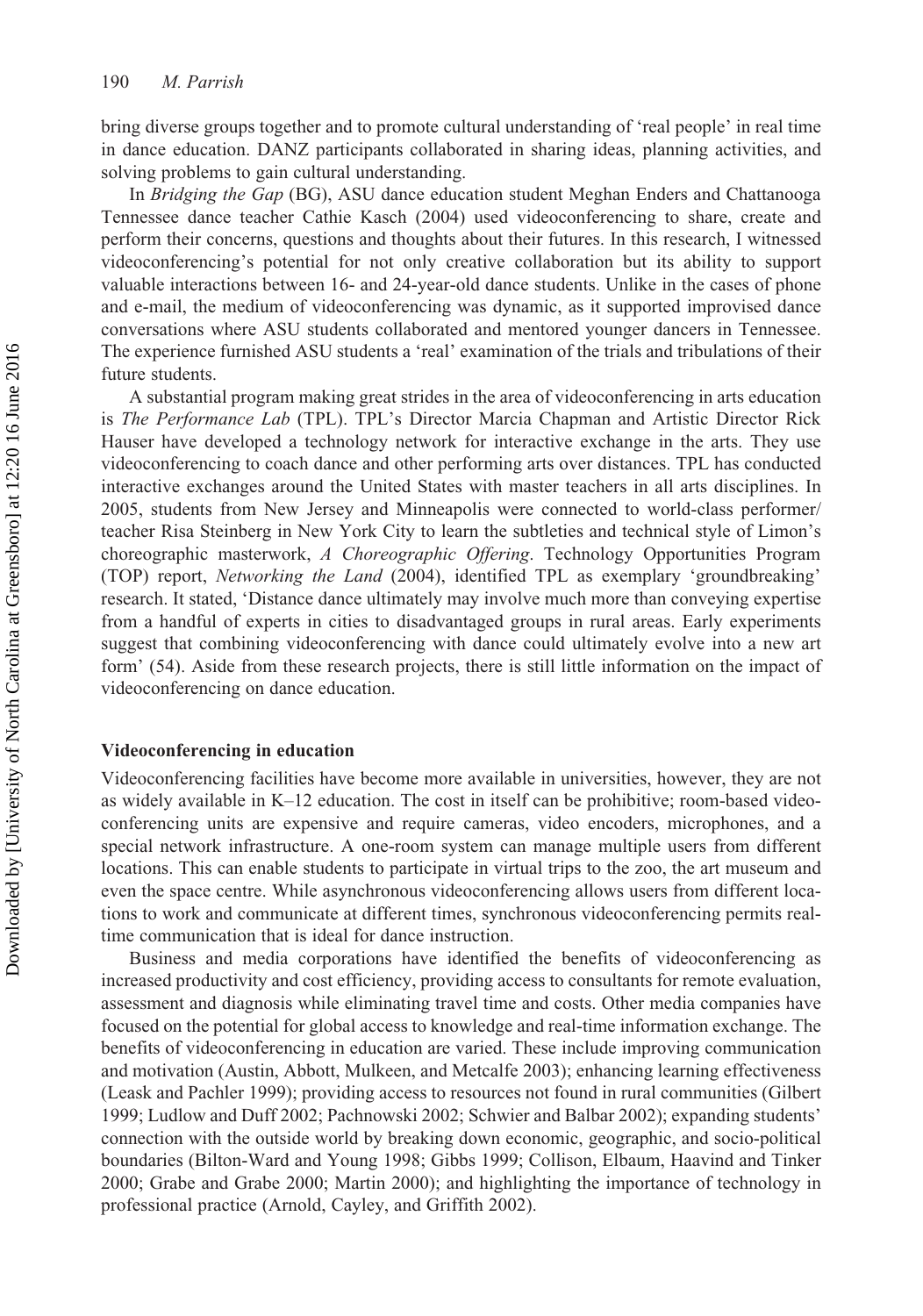Other benefits of videoconferencing include promoting multimodal and visual learning (Martin 2000; Gilman and Turner 2001; Kock 2005; Smyth 2005); encouraging active learning and interactive problem-solving (Myers and Jones 1993; Hanna, Glowacki-Dudka and Conceicao-Runlee 2000; Scanlon 2003; Cornelli 2004); increasing the depth and independence of learning (Fetterman 1998; Gillespie 1998; Ross and Schulz 1999; Laurillard 2002) and the development of socialization skills (Weller 2002; Nichols 2003). Other studies identify increased student responsibility in the learning process, which invites students to become active in a learning community outside their own community and extending into the world (Becker 2000; Pena-Shaff, Martin, and Gay 2001; Bonk 2003). A Joint Information Systems Committee (JISC) report on e-learning (2004) states that when e-learning instruction is effective it engages learners in the learning process, encourages independent learning skills, develops learner's skills and knowledge and motivates further learning.

As research in videoconferencing articulates layers of success, new delivery models are formed to include the arts. Cornelli (2004) supports such educational research and emphasizes the value of dynamic interactivity and increasing access.

By the very nature of interactivity, distance learning makes textbook learning come alive, providing a unique portal for education. It also affords classroom teachers another setting for presenting curriculum that is aligned to learning standards. This type of interactive technology breaks down geographic, economic and educational barriers for students. It presents them opportunities to visit educators and students from around the globe enabling them to learn from one another and bringing the world closer together (2004, 15–16).

Weller (2002) identifies the following as pedagogies as being successfully adaptable in an elearning environment: constructivism, resource-based learning, collaborative learning, problembased learning, narrative-based teaching, situated learning. In the context of videoconferencing, telepistemology and mediated learning environment considerations include social dynamics and blended learning (Weller 2002; Bonk 2003; Nichols 2003; Derntl and Motschnig-Pitrik, 2004; Bonk and Graham, 2006) role of teacher/tutor (Jones, 2004; Salmon, 2000) inside rural communities (Pemberton, Perez Cereijo, Tyler-Wood, and Rademacher 2004) and student responsibility of learning (Becker 2000).

#### **iDance Arizona case study**

After speaking with TPL's Rick Hauser and Dale Schmidt, I began to envision iDance Arizona (iDA) videoconferencing as capable of meeting the needs of rural communities and a promising alternative to traditional dance instruction. Next, I met with Jill Dingman from Central Arizona College to discuss available options for iDA school partnerships in rural Arizona. Dingman, a brilliant advocate for videoconference technology in rural communities, was able to advise and help iDA secure a population within the Pinal County Interactive Television Consortium.

In August 2005, the Pinal County Interactive Television Consortium was formed to promote and provide support for videoconferencing in Central Arizona. Ten school districts, one Joint Technology Education District, and one community college became members. Funded in part by the Eloy Partnership, a No Child Left Behind Title IID Technology Grant 'Enhancing Education through Technology (EETE)', and by member districts, the consortium provides content and maintains over 30 videoconference sites in Pinal and Graham Counties. The grant partners include Eloy Elementary District, Florence Unified District and Maricopa Unified District.

Dingman, Project Director of the EETE grant, invited our iDA team to a two-day training seminar on synchronous and asynchronous communication at Central Arizona University's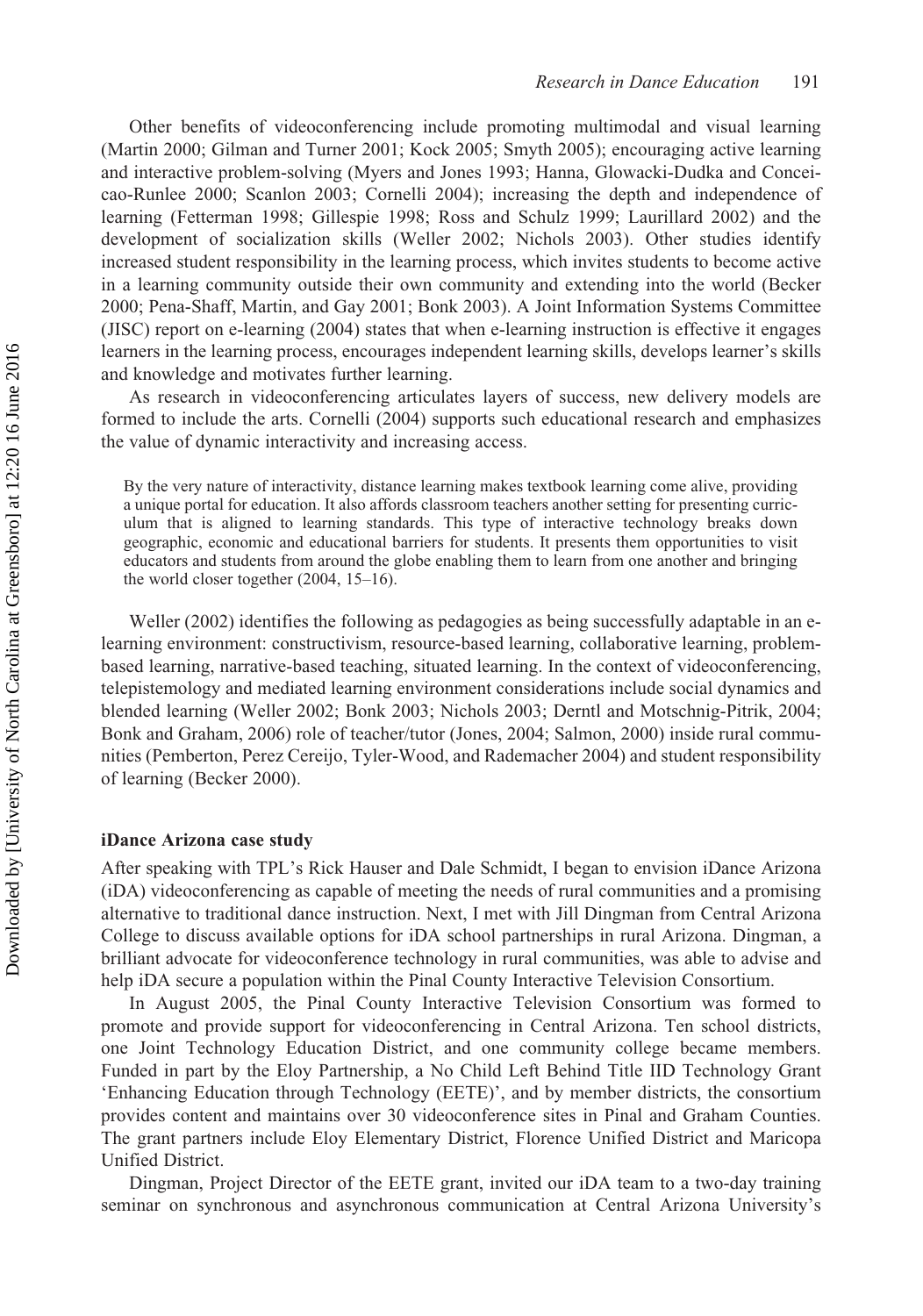Signal Peek campus in Coolidge, Arizona. During the seminar, we videoconferenced to various sites around the nation. I presented the iDA research project and met teachers interested in bringing iDA into their classrooms. Several factors were considered when determining the ideal school for the iDA research study. These included the needs of the students, the level of support expressed by the teachers, administrators and parents, and the capabilities and limitations of the videoconferenced space.

A perceived hindrance in this research was the ability of the videoconference medium to capture the three-dimensional expression of the body in movement. I questioned the quality of the exchange between teacher and students in the videoconferenced environment. Would the 'flattening' of videoconferenced delivery hinder the effectiveness of the instruction and thus the students ability to create dynamic effortful dance. As I began the iDA research, I feared that the richness of the dance experience could be lost.

This paper will focus attention on iDA, a year-long research study using video conferencing technology to teach elementary and junior high school students' dance. This includes an examination of the videoconferenced curriculum, pedagogical methodology employed, students and teachers' attitudes toward videoconferencing, and their perceived value of the instruction and discoveries, as well as recommendations for future use.

The iDA research was funded through grants and support from the US Department of Education Title IID Technology Grant, Central Arizona College, Jill Dingman from Central Arizona College and Bill Steber Technology Coordinator from Eloy, Arizona State University Artsbridge America Program; ASU Educational Technology and the Eloy Arizona School District. The research iDA was implemented due to the efforts of Melanie Olm in the ASU Office of Community Programs, James Casey, Director of Media Distribution Systems within the Applied Learning Technologies Institute, and Antonio Dias from ASU Videoconferencing.

The literature review on videoconferencing in dance education and my initial investigations in online instruction, webcasting and videoconferencing lead to the following questions about the use of videoconferencing in dance serving rural communities.

- What are the advantages and limitations for using videoconferencing in dance class?
- Is it possible to learn dance over videoconferencing with Middle and Elementary school students?
- Will traditional dance activities such as improvisations, dance sharing, dance making and even dance technique be possible over videoconferencing?

## **Methodology**

Developing a relationship between the teachers and students from Eloy and our iDA personnel was critical. Once the participating school and teachers were identified, we had several phoneand e-mail conversations with the teachers to identify common interests and to define the curricular themes of the lesson. The shared interest for all teachers turned out to be systems of the body, which was selected as the theme.

In preparation for the videoconferenced sessions, the iDA team also went to Eloy Arizona to visit the schools and meet the students, teachers and administrators. We gave a dance workshop to each class. In this workshop, our goal was to establish technical and creative benchmarks; to teach basic pedagogical strategies including dancing safely in personal and general space, forming lines, rotating lines, traveling on the diagonals in the space, and sitting in appropriate spots during videoconferenced class discussions and dance sharing. We also demonstrated some of the strategies and dance terms that we would be using during the lessons. These included following the leader, improvisation, mirrors, shadows, body shapes, level, direction and pathway, basic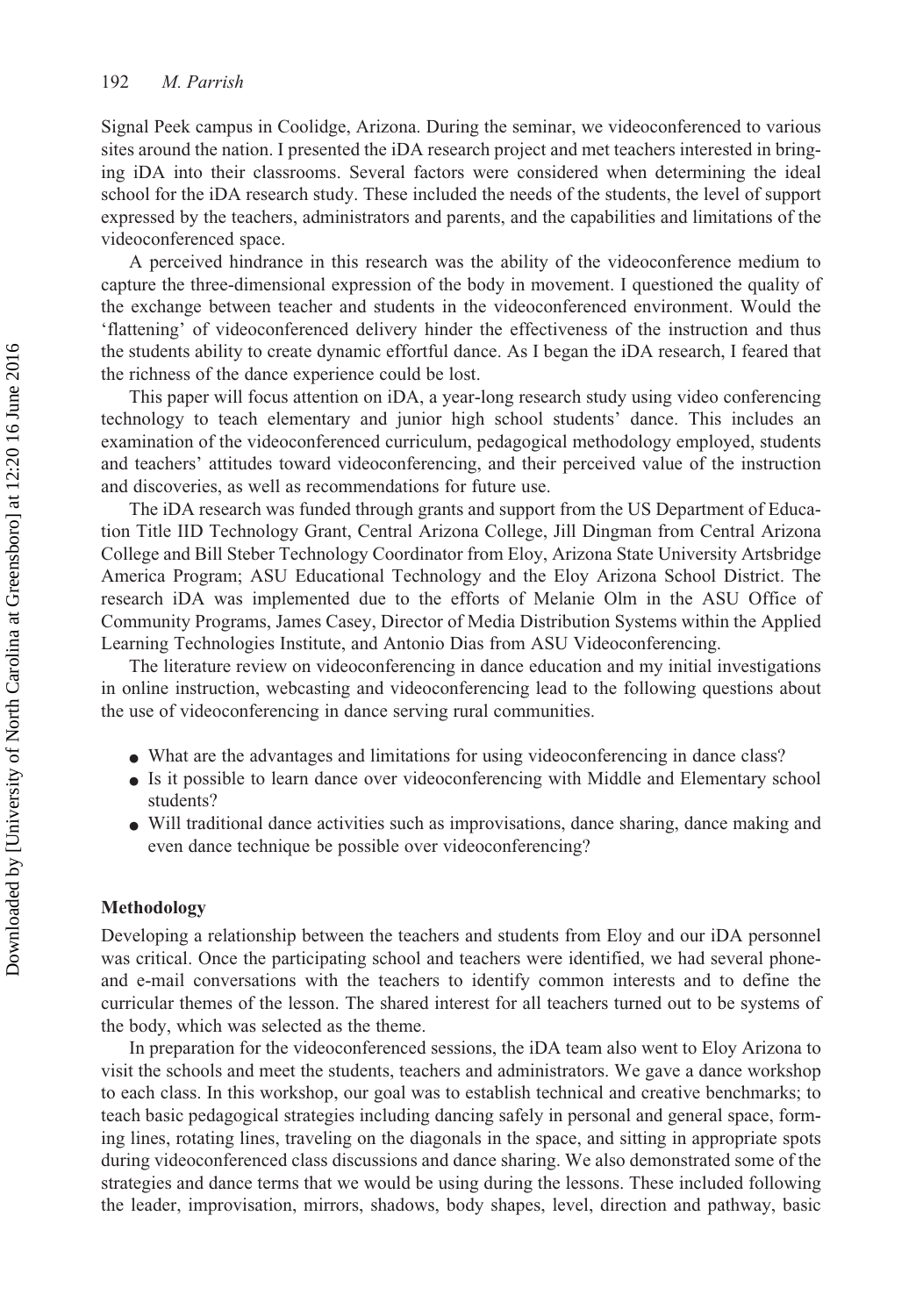body actions, making a repeatable sequence of dance, and sharing, discussing, and reflecting on their dances.

It was essential that the videoconferenced facility allow full expressive dance and offer a freeform room without the hindrances of desks or consol tables. During our initial site visit we surveyed the videoconferencing space for any physical obstructions, moving what we could to other locations and stacking tables and chairs. We thus established sight lines for dancing with a large group of videoconferenced students. These preparations also included an in-depth training on the specific videoconferencing system used in Eloy Jr. High School.

The iDA research occurred at the Center for Videoconferencing at Eloy, the Curial Primary School gymnasium in Eloy, Arizona, and the Commuting Commons videoconferencing facility at Arizona State University.

Eloy, Arizona is an isolated rural community between Phoenix and Tucson with a population of approximately 9000. The Eloy School district is made up of eight schools with approximately 2500 students, 85% of whom qualify for reduced free lunch (Great Schools 2006). The student population consists of 80% Hispanic, with 64% using Spanish as their home language. The median household income is \$28,494, leaving approximately 28% of families and 32% of the population below the poverty line. The largest employer in town is a correctional facility, the Eloy Detention Center.

The videoconferencing facility at the Curial Primary School in Eloy includes a large freeform room configuration with a seating capacity of 45 (Figure 2). It has Polycom VSX7000 videoconference equipment with an IP connection at 384 (128–768 range) speed. The room has



Figure 2. iDance Arizona teacher Lindsey Bauer leads session at the Eloy Junior High videoconference room.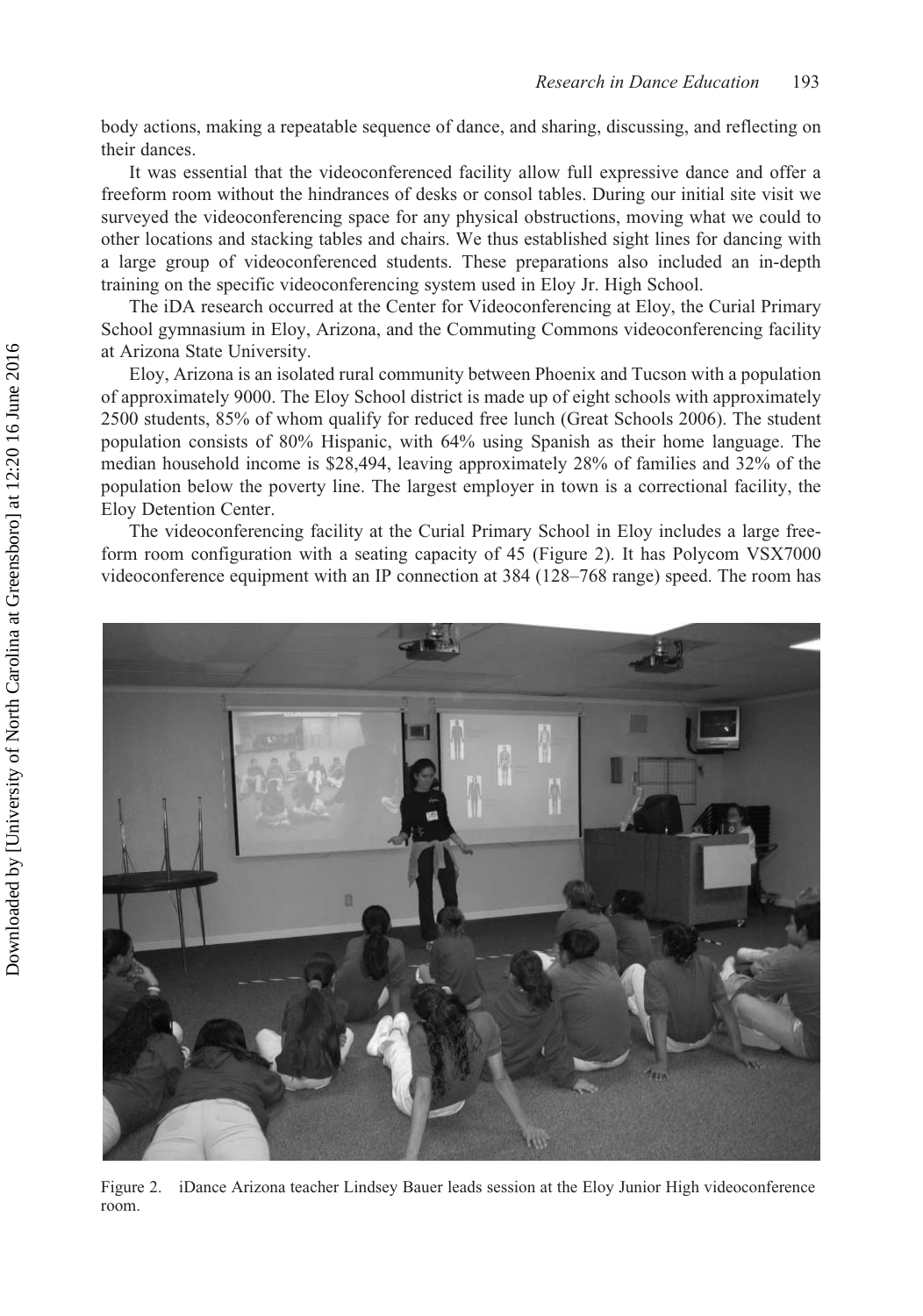a presenter control station with a pad cam, computer and VCR/DVD player. Central Arizona College operates the video bridge to transmit the signal.

The videoconferencing facility at ASU is small room with the capacity of 25 with a conference table in the center of the room. The table was disassembled for each session. They have a Tandberg 6000 video conferencing unit with control panel – dual 32" NTSC monitors capable of receiving both ISDN- (h.320) and IP- (h.323) based conference calls. There is an Elmo EV308 visual presenter, a 34" television and VHS VCR. ASU has an Accord MGC-100 video bridge capable of supporting both H.323 IP- and H.320 ISDN-based conferencing. This videoconferencing system can facilitate multipoint videoconferences and permit sites with different frame rates, connection speeds, audio algorithms, resolutions and network protocols, to transparently connect with one another.

The iDance Arizona educates through the experience of dance itself, which is immediate and engages students in the learning process. iDA goals for videoconferencing are to enable students to experience dance as a kinesthetic means of communication and comprehend that the body is the vehicle for expression. Students can thus identify the connections between dance and classroom curriculum. They can explore the elements of dance as compositional tools for dance making, create original dances and observe the value of their own and others' choreography.

#### **Instructional method**

The curriculum framework is grounded in the educational philosophies of John Dewey (the importance of the nature of experience and the experimental continuum, 1938), Howard Gardner (the theory of multiple intelligences, 1993), and Jean Piaget (stages of cognition and construction of knowledge, 1973). Online pedagogical theory was informed by Curt Bonk and Charles Graham (blended epistemology, 2006), and the TPL (videoconferencing in dance and performing arts, 2005). Also, the curriculum addresses state and national standards and benchmarks for both dance and science.

iDance applied a blended theoretical model for videoconferenced instruction. Students received two types of instruction, which began with foundational grounding in dance vocabulary and movement strategies in the classroom, and then to provide follow-up instruction using videoconferencing. The initial hands-on live instruction was diminished as the students become more experienced in the art form (Bonk and Graham, 2006; Kirschner, Sweller, and Clark 2006).

The dance curriculum is designed to complement the students' learning in science and health. An interdisciplinary model for teaching is employed in iDA. It is based on the belief that dance provides an opportunity for linking our kinetic physical- and intellectual development. Experiences in dance are presented for exploration, discovery, analysis, communication, expression and interpretation, giving students opportunities to work physically, socially and intellectually and discover their own artistic originality.

The iDance Arizona integrated curriculum framework is designed for teaching children's dance in elementary and middle schools. It focuses on grades 3–8 and employs interdisciplinary constructs as a vehicle for student inquiry, exploration, and dance making. The framework reflects a conceptual approach to dance education in which many content areas are fostered. These include elements of dance, dance inquiry and exploration, dance making, dance sharing and dance analysis. The content theme is the human body, including muscular, skeletal, respiratory and circulatory systems.

This framework embodies five conceptual content areas, grouping each element presented in all units and classes in varying degrees. These are Elements of Dance, Inquiry and Exploration, Dance Making, Dance Sharing, and Dance Analysis. The elements of dance include the body, effort, space, shape and relationship, which are basic to the appreciation of dance as an art form.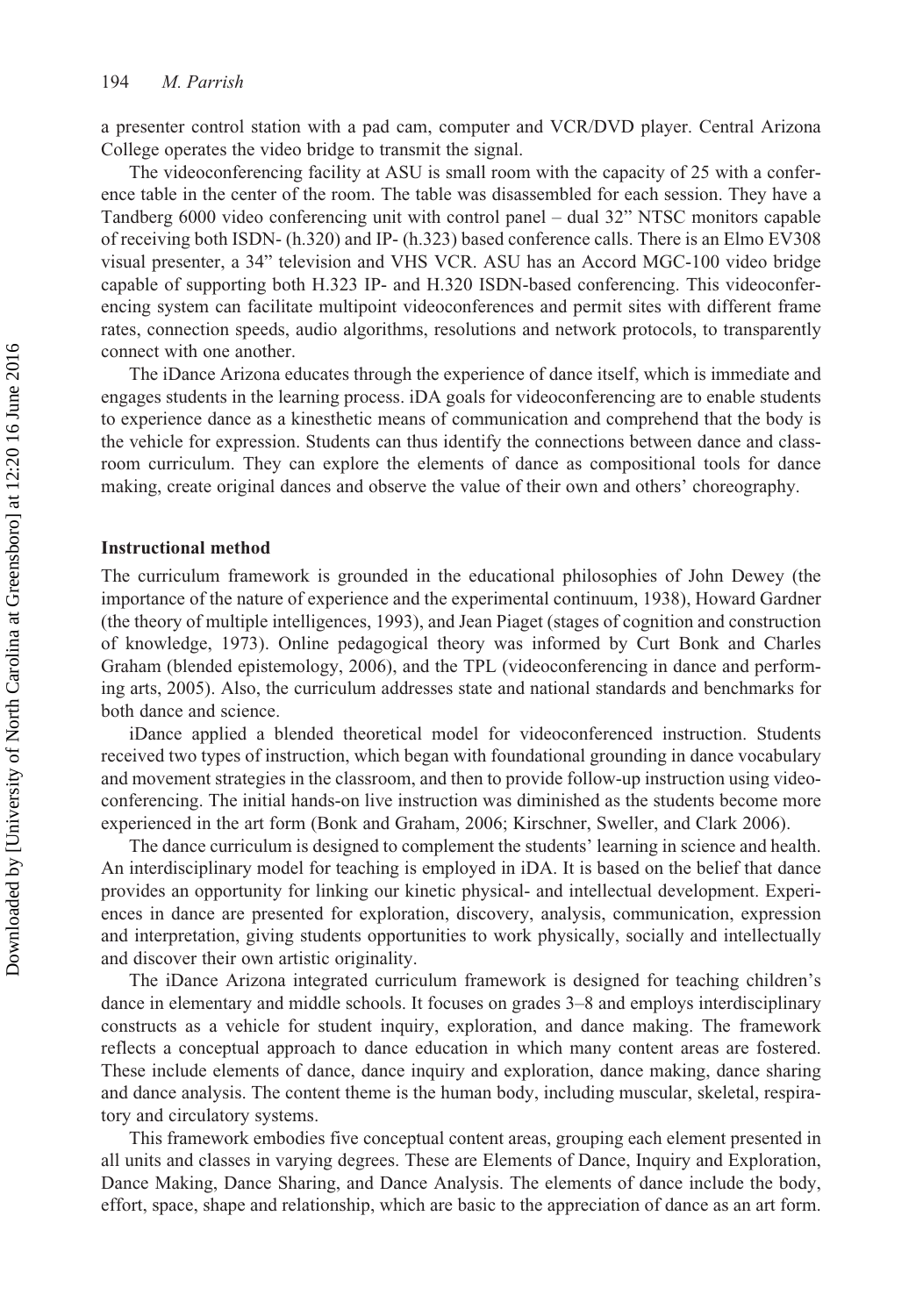Inquiry and exploration provide the ideas that become the dance. Dance making, or the creation of original dances and movements, is a method for students to communicate. Movement experimentation, problem solving, improvisation and composition assist students in making choices and in discriminating and forming movement phrases. In dance sharing, students have the opportunity to dance with and for other students, which assists in developing group unity and cooperation. Individual encouragement is achieved through reciprocal supportive comments during class and informal group sharing, which results in successful creative work. Dance Analysis, or the act of observing and reviewing dance works, fosters analytical skills necessary for students to evaluate their own individual and other group efforts.

The students experience dance through the five content areas, with the curricular theme (the human body) woven into the framework. The curriculum is designed to provide experiences that enable students to learn and apply science concepts within the context of the dance experience. In each class, students examine an aspect of a curricular theme, explore modes of embodying that theme and create dances. Each class ends with an informal dance sharing or performance followed by students' observations and reflections.

Numerous instructional methods are employed within this framework, including responsive dancing (mirroring and improvisation), inquiry and problem solving, dance technique, content presentations in PowerPoint and Elmo, interactive games, reflection and props. New strategies include the use of hand signals and motif warm-up symbol cards.

Other teaching materials employed in this framework include PowerPoint and videos of human body systems. Literature is chosen for themes and movement investigations, and photographs and illustrations are employed to foster visual references and stimulate imagination for active embodiment. A variety of music sets the atmosphere for inspiration and assists in the dance-sharing portion of class. The class format includes exploration of movement concepts, discussion of curricular themes, explanation and manipulation, dance making and dance sharing. During the sessions, students watch PowerPoint slide shows that encourage questions and conversations between the students and their videoconferenced teachers at ASU.

#### **Participants**

Eager to observe and analyze different teaching styles within the videoconferencing environment and knowing that this would be an exciting technology pedagogy study, I asked three talented Arizona State University dance education students, Megan Fox, Lindsey Bauer, and Elissa Moriarity, to assist me in the research. Megan was so enthusiastic about iDance that she chose to conduct her Senior Dance Education Capstone Research project. Her thoughtful and ongoing reflection was critical to this investigation and led me in new directions: application of videoconferencing in teacher preparation, distance education, and student teaching. From Eloy, four classroom teachers were selected: Linda Anderson and Robert Sasser, third-grade teachers from Curiel Elementary School; and Sakina Vo, and Victoria Ruelas, seventh- and eighth-grade teachers from Eloy Junior High School. The study involved 36 third-graders, 17 seventh-graders, and 21 eighth-grade students. I am indebted to these co-researchers for exploring uncharted territory in dance education.

#### **Data collection**

Phase I occurred between October 2005 and December 2005. During this period, 24 videoconferencing sessions (six per class) and 16 live dance classes (four per class) were conducted. For efficiency and continuity, we held four classes per day, with each member of the iDA team leading one of the sessions. Session length was approximately 40–50 minutes. Phase II occurred between January and April or 2006, with just Fox and myself teaching two third-grade classes. We held 12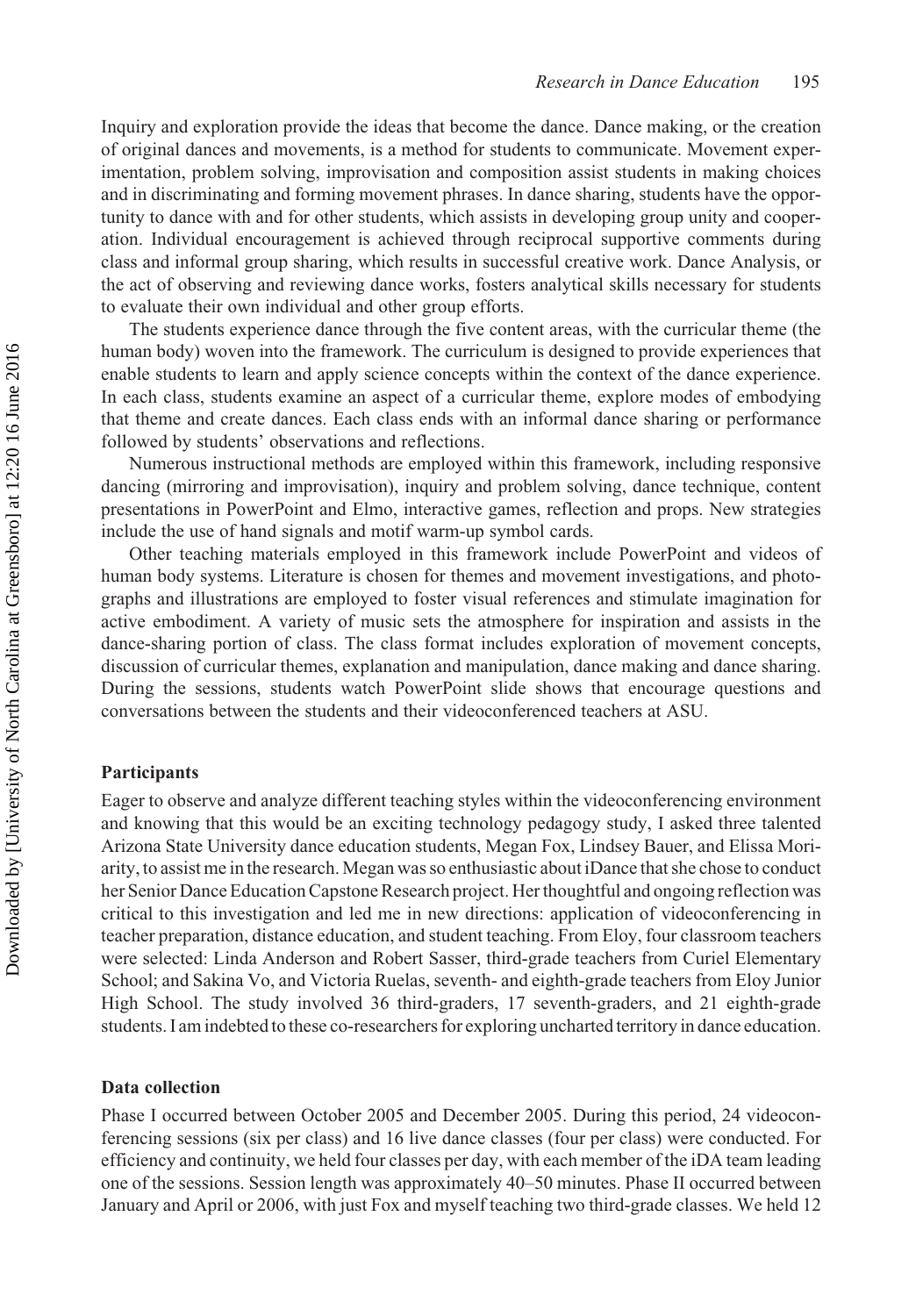videoconferencing sessions (six per class) and eight on-site visits (four per class). Over the course of the iDA research, there were a total of 36 videoconferenced sessions and 24 live dance classes in Eloy.

Data were collected from various sources: observation; journals; video documentation of the process; single subject interviews; and ongoing debriefing with the iDA team. Observation was selected as a main method for data collection, as observation techniques allow for the documentation of human behavior and events as they occur. Spradley (1980, 33) identifies three types of observation: descriptive-, focused-, and selective observation. All three observational methods were used in data collection. Descriptive observation was used to record the behavior of the students, teachers and the overall school community. Then based on my perceptions and questions, more selective and focused observations were utilized during the iDA sessions.

The iDA team kept an ongoing diary of events and experiences in the school during the research. The diary included verbal comments to the class, concerns, students' responses, anecdotal conversations with students, parents, teachers and a record of what happened and when. These journals became invaluable resources, as they provided a place and time for critical reflection of my assumptions and perceptions during the investigation.

Video recording was used to corroborate data from my observations and iDA journals. Video recording methods included a roving videographer recording both the students and the iDA teachers engaged in the processes. Aware that there are certain drawbacks to the validity of research that is dependent solely on observation (since observation only measures what the researcher can see), I chose additional methods for data collection, which included interviews and team debriefing sessions.

Interviewing was used in iDA to reveal as much as possible of the students' understanding, reasoning and viewpoint. The single-subject interview structure offered students a chance to explain their answers and to elaborate further, which in turn brought new issues to the surface that had not been considered, predicted or anticipated. There were a total of eight third-grade, four seventh-grade and four eighth-grade students interviewed at the end of the iDA sessions. Students were selected by their teachers and excused from class for the duration of the interviews.

During the interviews, questions were tailored to the level of knowledge of each student, being careful to use everyday language. In the interview, I asked a combination of descriptive and focused questions to gather information about the students' dance experiences, their perspective of videoconferencing and their interest and experience in iDA. All interviews were videotape recorded and selectively transcribed to establish a data record. Aware that videotaping can be intimidating and therefore can diminish frankness, I worked to build a warm, trusting relationship with the students. The students valued the interviews as personal one-on-one time with their dance teacher. All of the students wanted to be interviewed, though unfortunately, this was not possible due to their school commitments.

At the conclusion of each lesson, the iDA team debriefed, identifying particular challenges, discoveries and issues occurring during the lesson. These conversations became part of an ongoing data record of the experience. The information gained guided curricular and pedagogical revisions. In addition, iDA contacted the classroom teachers to hear their reactions and impressions of the lesson, students' reactions and to inform them of changes in the initial curriculum plan and calendar issues. Team discussions regarding the process discoveries were critical to the evolution of the curriculum and methodology, allowing for greater adaptability in the teaching process.

## **Limitations**

The limitations of videoconferencing during iDA were scheduling, support, audio, video, cost, number of participants and public representation.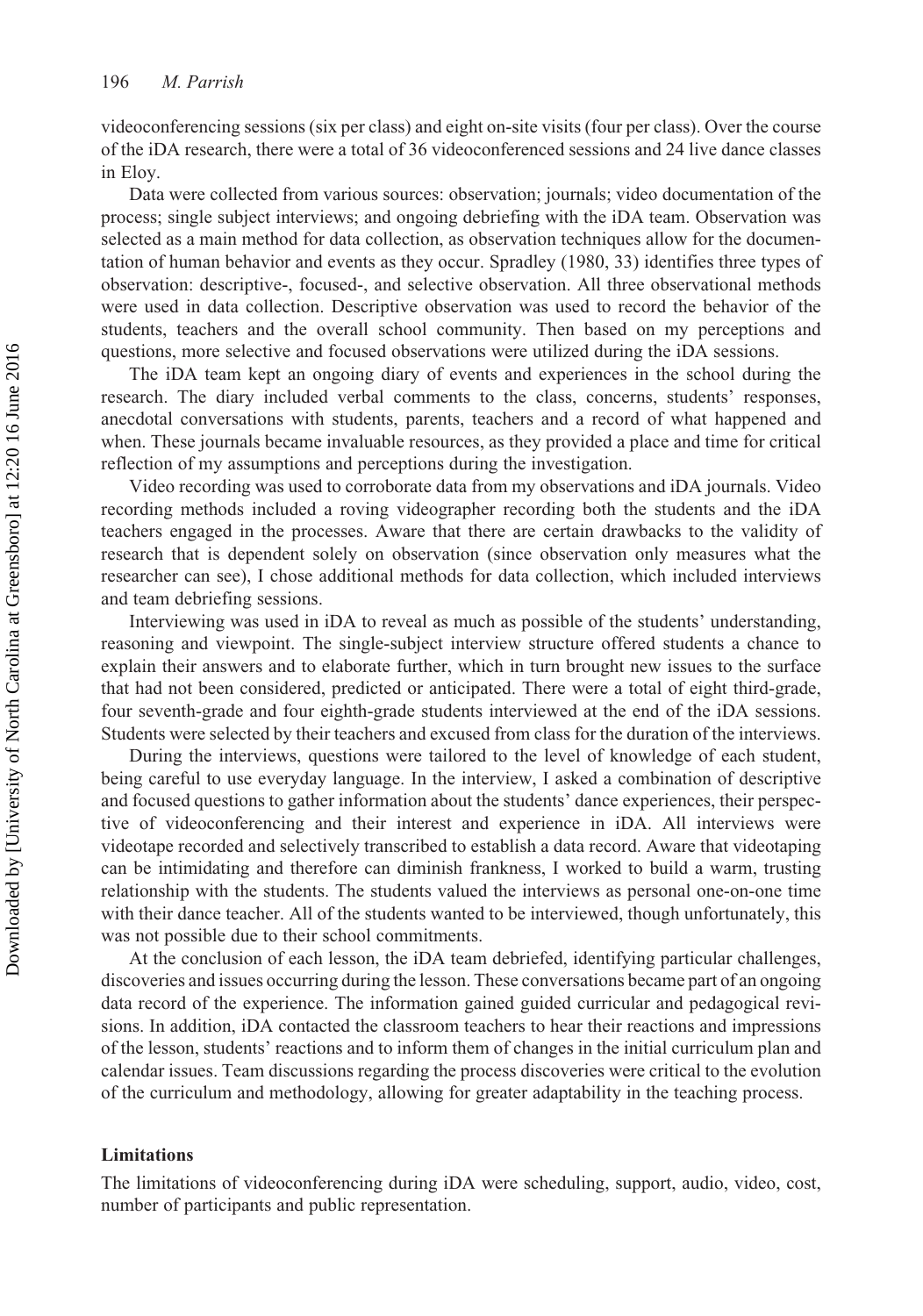Scheduling was challenging as each school has its own calendar and daily schedule. In the spring, the focus on academic testing at times hindered our ability to meet. It is important to have agreements in place prior to the start of the project, including the number of transmissions and live sessions, as well as an estimated cost for transportation to the site.

Videoconferencing requires additional personnel to function properly. TPL recommends having at least three support personnel (the videographer, the switcher, and network manager) to support the dance teacher. At ASU, our video camera is mounted on the TV; therefore, we were able to manage with only two support personnel (network consultant and switcher, whose job it is to manage the switcher cable). However, when we were without this additional help, the teacher's flow of instruction would be broken.

Ample support personnel were available. Due to the efforts of Jill Dingman from Central Arizona College and Bill Steber from the Eloy School District, we were able to identify and collaborate with four teachers and their students. ASU had dedicated videoconferencing coordinators James Casey and Antonio Dias, who made sure that the room was prepped and always ready for our teaching. Audio and video issues were also challenging at times.

It took time getting used to the 3–6 second time delay while videoconferencing. Challenges with recorded music and the microphone required waiting for responses to questions, comments and feedback during the sessions. At times, the sound quality cut out altogether. Quickly, we all learned to adjust the tone and tempo of our voices and to speak very clearly into the microphone. It was hard to hear students who spoke softly or away from the microphone. Also, other students needed to remain quiet, as the microphones were sensitive and picked up all sounds in the room. Quiet was not always possible, so we developed a series of hand signals to assist classroom management and to redirect the focus of the class.

Video issues included the pixilation of movement and restricted views of the participants and concurred with other dance videoconferencing research (Jansen 2004; Mandile 2004; TPL 2005). Every once in a while, the video feed would drop service, and altogether unexpected and surprising results often followed. An example of this occurred during a responsive dance activity focusing on sustained time and reach space. As the students in Eloy were mirroring the ASU teacher's movements, the video signal from ASU cut out. Unaware that anything had happened, we continued dancing. At ASU, we were stunned to see from the Eloy video feed that the children had stopped following the teacher and held a particularly tricky one-legged balanced shape resembling rock climbing. We had no clue why the children were remaining in the frozen shape. They struggled to keep the shape, while unaware that anything had happened. From the smiles on their faces, one could guess that the children must have been thinking this was a test of their balance.

Bandwidth is an issue when connection is too slow to receive the signal or the signal is jumpy, or there is loss to parts of the image, which makes it difficult for the students to see the details of body in movement. Network congestion is when there are too many individuals on the Internet at the same time. An example of congestion is when the typical 2–3 second lag time would become a 7–8 second lag and we could not really see what was occurring. These are common challenges in videoconferencing; I have learned to be patient and very well prepared. The iDA team was very fortunate to be in the care of expert techies.

Other factors which hinder the use of videoconferencing in dance is the cost of the equipment. Videoconferencing systems cost between \$60,000 and \$80,000. They require annual maintenance, and the school must have specific cable connectivity.

Relatively few students are able to use the system at any one time. During the videoconference each group of participants have to assemble together at the same time. And unlike in asynchronous learning, the participants have control over neither the pace of the learning nor the time and place.

Four seventh- and eighth-graders expressed concern over being videotaped and having their image transmitted over the Internet. They consequently dropped out of the program. The video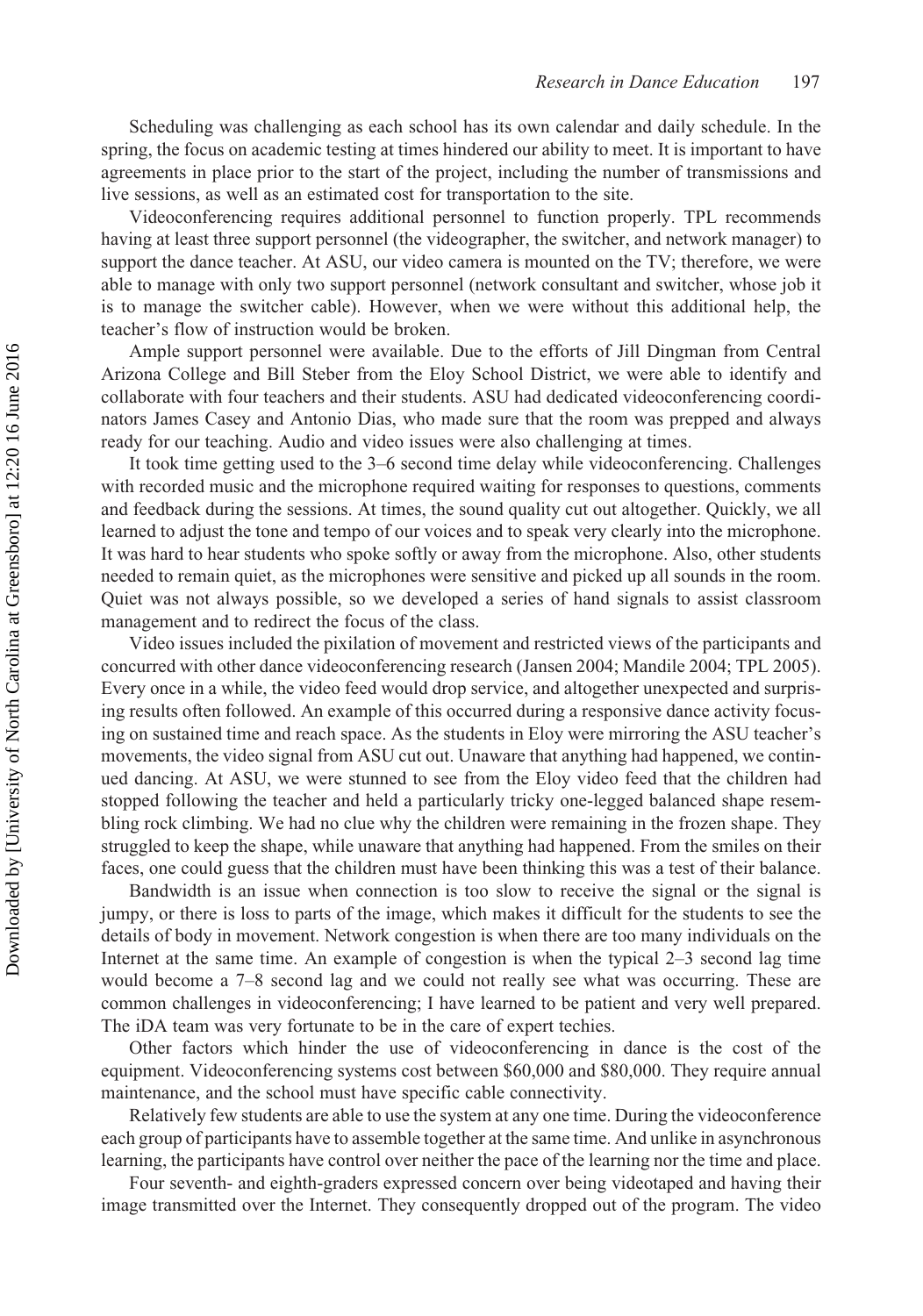camera and large projection can make students feel overexposed and vulnerable. Issues of child custody where parents do not want estranged individuals seeing their children may also pose concern. Even after a letter was sent home that the iDA program would not be broadcast on TV, the newness of the experience raised some fears for some community members.

However, the majority of the students were excited by the potential of the technology. Being able to view themselves on a large projection screen made them feel valued and important, and they were eager to be seen by others. The sense of celebrity created by the video camera is illuminated by one student's comments: 'I feel special … It's cool to see myself dancing on the screen. It's like I'm a star on TV.' Another student discussed how the projection screen offers a new perspective. 'It was so cool seeing myself moving. It was weird at first, but now I kind of like it. With the big screen copying my moves, I feel my dancing differently.'

#### **Discoveries**

We made several discoveries during iDA videoconferencing. Identified are the advantages and challenges of videoconferencing as they relate to the teaching and learning in dance in rural communities. Of particular note are student comments about the process of learning dance and the socio-cultural and emotional effect of videoconferenced instruction. These included access, travel time, relationship across the miles, personal attention, personal connection, focus and physical expression. They will be discussed below.

Videoconferencing enriches the curriculum by allowing students to connect to the world from the comfort of their own classroom. It exposes students to a diverse community of dance, which is centralized and available around the nation. In iDA, videoconferencing granted access to instructional content, university experts, exceptional dance education students and specialists. Considering the importance of access, one seventh-grade student revealed, 'While the dance teachers came here [to Eloy] now and again [when we videoconference], they were right *here* [he pointed to the screen]. It was great. I'd never seen nothing like that. I never knew that those kinds of moves existed.' A teacher addressed the need for her students to be exposed to greater opportunities. She said, '[the] iDA experience gave my students access to resources that are not available in Eloy. The students learned how to express themselves with dance as they learned about systems of the body.'

Isolation is a reality for students in rural communities. One seventh-grader expressed iDA's value as a real world application of videoconferenced technology. 'I can definitely see how video-conferencing will be useful in business when I am older. … It was great to use technology of the future.' Another student spoke about iDA's impact on his learning and worldview saying, 'Eloy is really small … with iDance I was able to see more and learn new things that are not here in this small town … [Through videoconferencing,] I could even talk to people on the other side of the world.' Other students identified the excitement of working with the teachers, saying, 'I feel lucky to have participated in the project. Getting to meet the ASU teachers and learning about dancing was great.' One of the teachers elaborated:

iDA videoconferencing provided a valuable opportunity for my students to become aware of the world beyond Eloy, Arizona. My students were able to work with university professors while learning about dance and the human body. It is truly a memorable project. All of my students enthusiastically want to continue the program into fourth grade. We are eager to continue to bring this experience to our students.

On the last day, Eloy middle school students came to ASU. They toured the campus, seeing the football stadium, union and libraries. The group reviewed the dances and performed them in the large performance space. When surveyed, many students described getting to know the college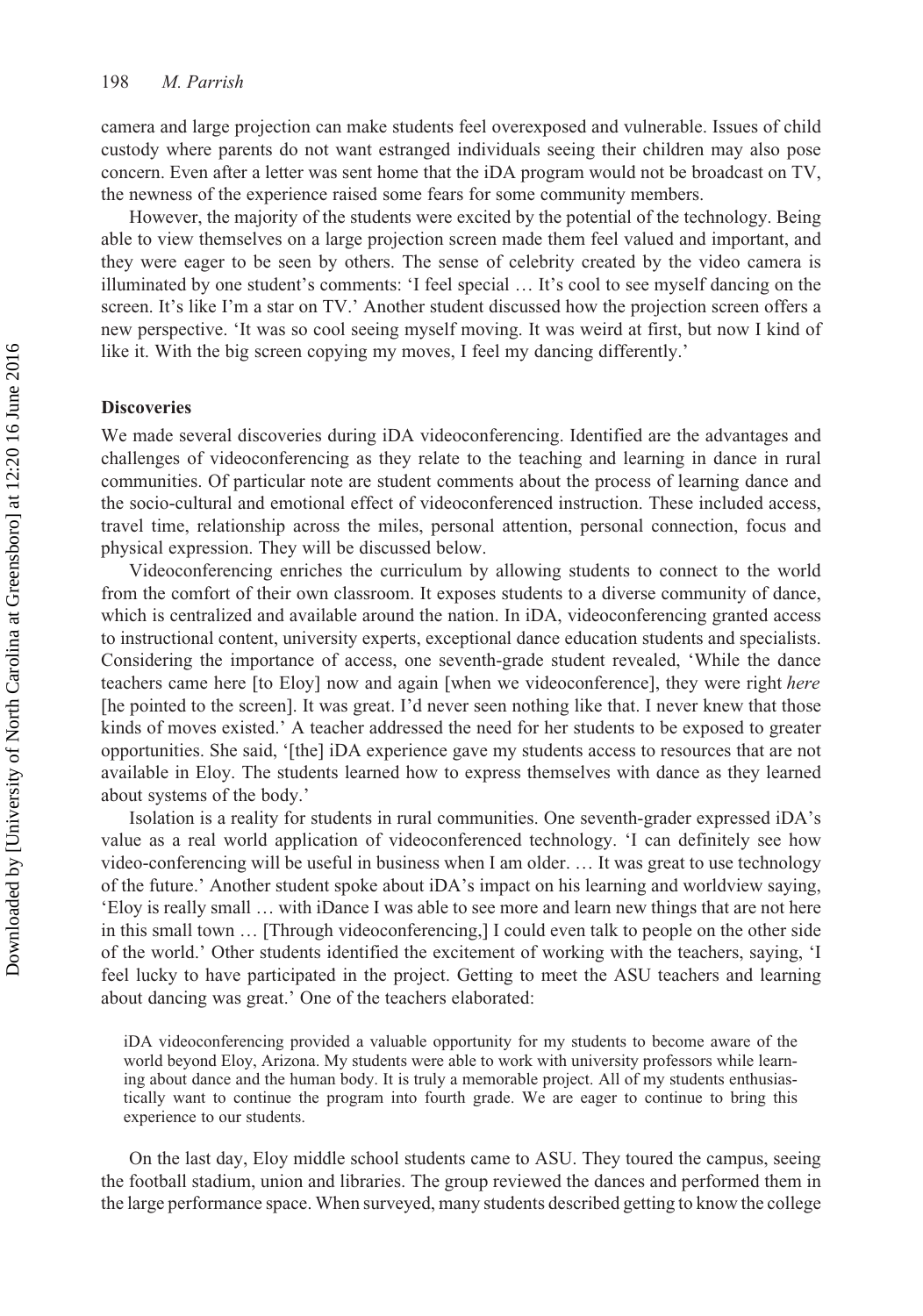students and visiting the campus as a significant experience. 'It was great to get to know the college kids, come to ASU, and see the campus. Everything there is so big ... I hope to go to ASU when I get older.' By closely working with the ASU faculty and students and visiting the campus, these students were able to get a glimpse of college life and a larger world beyond Eloy. iDA videoconferencing served to broaden the students' concept of community and their involvement in it.

Early on, I became aware of how easily videoconferencing fit into my busy life. When we were videoconferencing, I took a three minute walk from my office to the ASU Computing Commons facility, worked for approximately four hours and then returned to my office. This convenience cannot be underestimated. While everyone in the team enjoyed our live classes at Eloy, it was an all-day experience. It would take 90 min to drive to Eloy and we would hurry back to campus to make our afternoon classes. Videoconference lessons eliminated travel time and the expense of gasoline, thereby creating an opportunity for more frequent meetings.

Forming relationships between students and teachers over videoconferencing took time and involved understanding both the expectations of the students and teachers and the comfort within the delivery system. Our initial meeting occurred face-to-face at the large videoconference room in Eloy, Arizona. This introduction provided foundational contact essential for developing a successful student–teacher relationship.

One of the first interactive movement experiences involved mirroring. Eloy students first copied my movements and then copied those of their classmates. In my journal I wrote:

The video delay is disturbing and exaggerated by the dual TV screens. I wanted the two images in sync. As I began to move, I could see that the students were still listening to my directive. In that three second gap I wondered if I had lost them. Then in utter amazement the students began to move to the music, echoing my movements like a call-and-response. Relief poured out of me. Amazingly the students were smiling, focused and intent on matching my movements … The students were able to recall the vocabulary from last week and respond to my verbal cues. Even with the video delay … we were dancing together. What a relief.

In the beginning we noticed distinct differences in the two age groups' responses to videoconferencing: personal attention and the need to be seen. One third-grade teacher addressed the differing needs: 'the younger students seem to need the personal interaction intermittently. Having both live and videoconferenced sessions worked well with this age group.' Intent on being heard and seen, the younger students pressed and clumped together in front of the camera, while the older students congregated in the back of the room 'like wallflowers' just out of range of the camera. Typical for their ages and developmental learning needs, the younger students desired individual attention, while the middle school students were seeking anonymity, choosing to blend into the pack. As the sessions continued, the middle school students' shyness diminished and their personalities began to emerge. Implementing the teachers' comments, the iDA team focused on providing more individualized feedback to the younger students (Figure 3). As a result, the younger students began to dance through the room, noticing that the teachers could see and acknowledge everyone in the class, not just the most vocal students in the front row. One third-grader articulated her contentment: 'She [Dr. Parrish] would include my ideas and movements in the dances and watch how I performed them.'

To overcome the barriers of distance and encourage participation and interaction of the learners, the iDA team worked to make our presence felt by the students. The students paid close attention to our tone of voice, body language, and verbal and non-verbal cues.

A lack of personal connection hinders the formation of relationships and is particularly fragile within the context of videoconferencing, given the challenges of dropped images, defragmentation and pixilation. Students expressed their frustrations with the media limitations, small screen size, dropped frames and frozen screens. One student observed, 'sometimes it was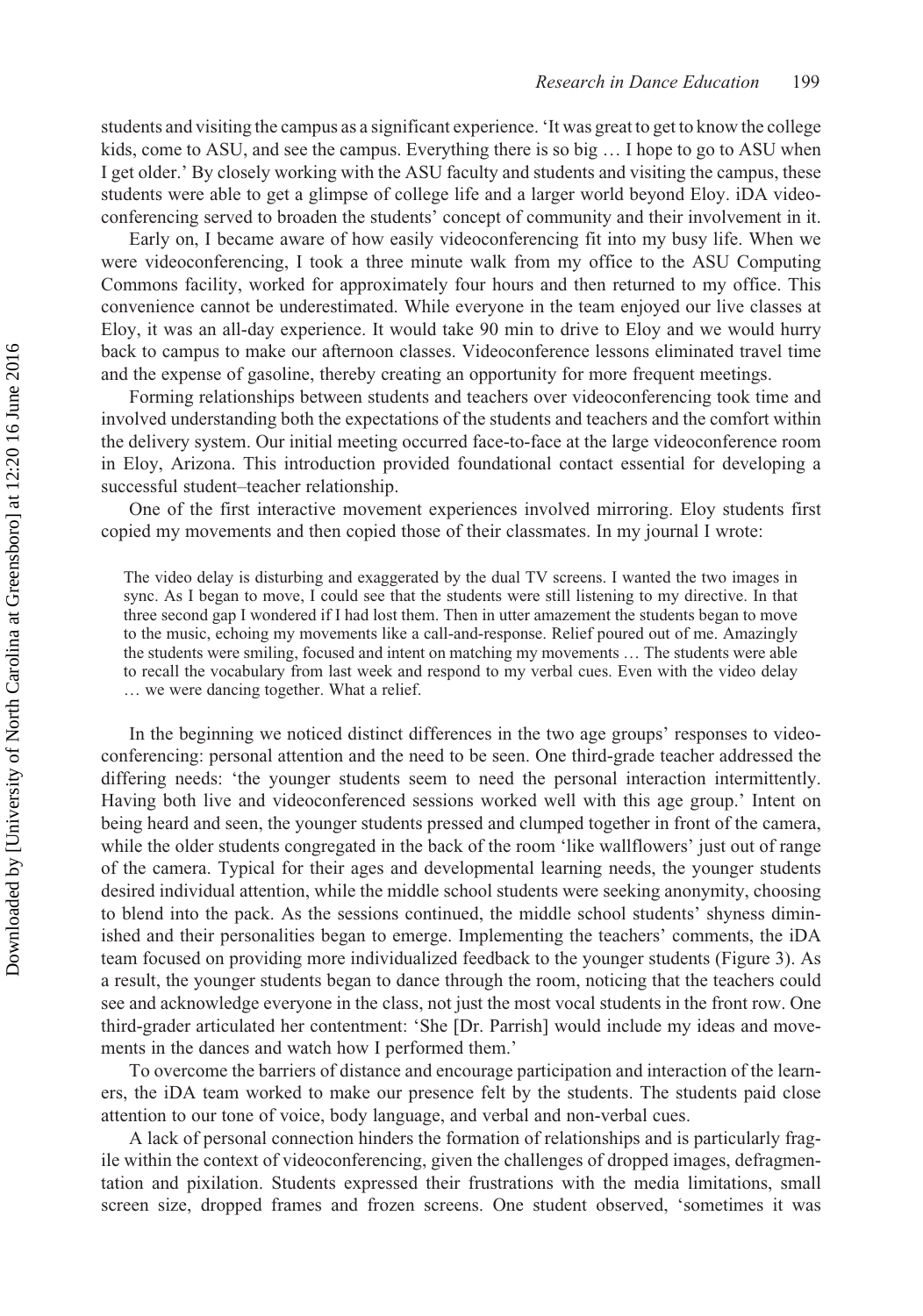

Figure 3. Dr. Parrish provides guidance and feedback to a group of third-grade dances.

difficult to see the teachers. We just had to wait till the picture [got] better.' Isolation was felt when the technology failed: 'When the screen froze we could not see anything. The class did not know what to do. We would have to dial you up again and hope it worked.'

Conversations were choppy with silence and waiting. When asking a question, a three second delay would occur between the question and the students' response to the question. It took time to become comfortable with the uneven flow of communication. Rather than rush through the conversation, speaking it all at once, it was essential to relax, be patient and wait for the students to respond. After the first few sessions, a more natural pacing began to occur. As the enthusiasm of the ASU teacher and the curiosity of the Eloy students grew, the stiff artificiality experienced during the first videoconferences gave way to more easygoing warm interactions.

When asked to describe the iDA teachers, most students described them as cool, kind, smart, interesting, funny and warm. Such personalized statements reflect on the social presence possible through videoconferencing. One student said, 'Elissa really cares about us and our dancing and our ideas.' A third-grader discussed the one-on-one teacher/student relationship fostered in videoconferencing. 'Dr. Parish and Megan made learning fun. It was better than learning dance from the TV or a book. You can't ask questions to a book or TV.' Still other students addressed the importance of forming personal connections with the students: 'They are all so nice. It doesn't feel like they are very far away. Megan really sees me dancing and helps me to move right.' Another student added, 'I liked learning about my muscles and bones and making body dances together.' In his final interview one student expressed the closeness he felt during videoconferencing: 'Just because you can't touch them [the teachers] doesn't mean you can't know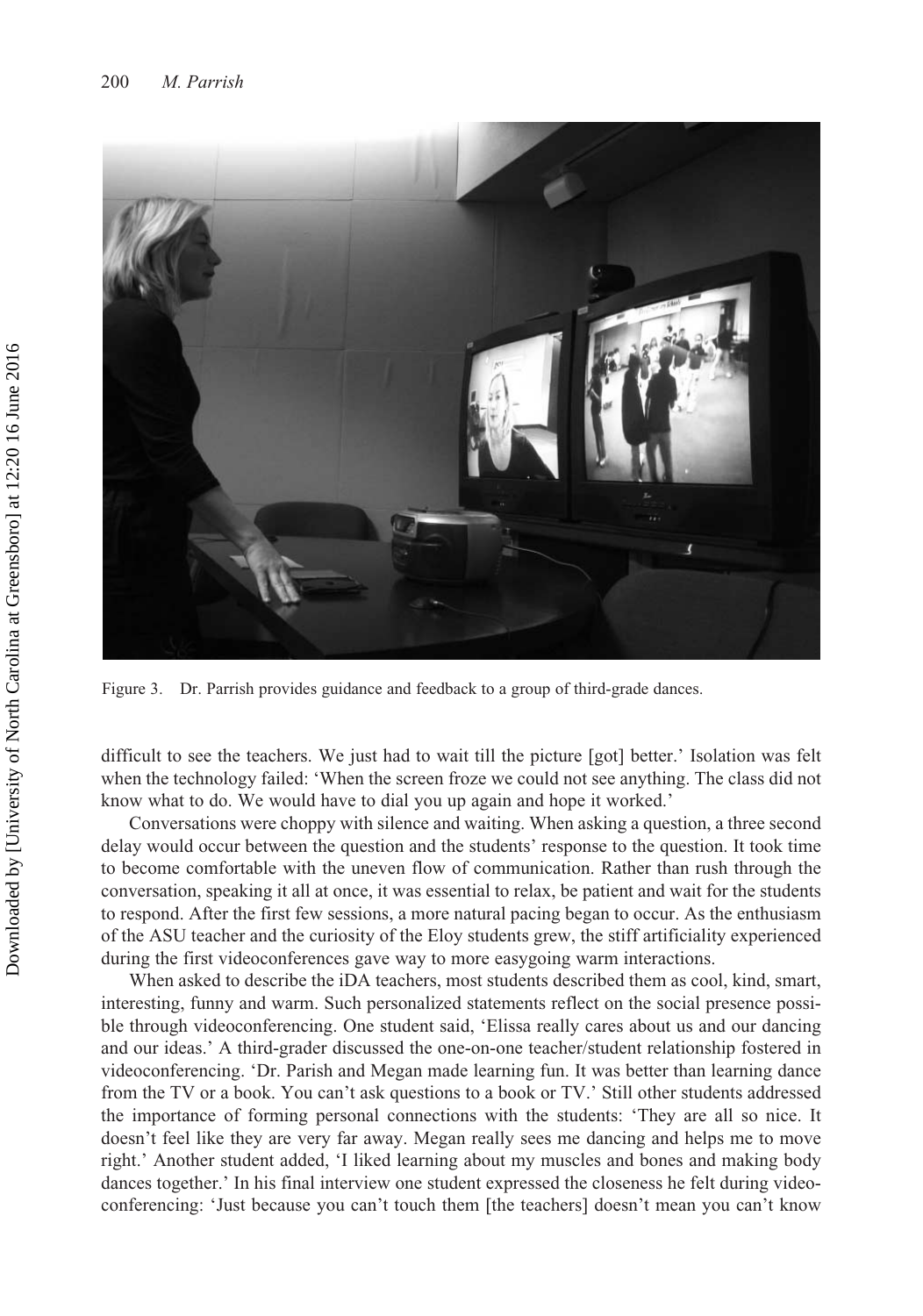them. We really got to know the instructors from ASU. In videoconferencing we can talk to each other and make real close relationships.'

Videoconference technology recasts our teaching methodologies, planning, directives and conversation cues. We discovered that timing, point of view and articulate directives were critical. While essential in all teaching situations, they are especially important in the videoconferencing environment. Matching our camera cue settings (point of view) with the class had significant effect, such as when using a long shot of the classroom for improvisations and a tight shot for directions and commentary and panning while viewing student process assignments and during class discussion. While challenging at first, the adjustments to our teaching style became more habitual. However, the reality is that the technological problems and transfer delays found in current videoconferencing systems affect the depth of the medium, which in turn impinges on the depth of personal connection possible.

When asked how a dance teacher in a videoconferencing setting is different from a teacher in a traditional classroom, one student said, 'you have to pay attention a lot to the teacher.' Another student elaborated, 'you have to be more active in the class so that the teacher can see and notice you.' When asked which of the two types of dance teachers they preferred, 100% of the third-graders preferred a teacher with whom they could work face-to-face. Addressing the need for social closeness and proximity, one third-grader elaborated, 'I liked having the dance teachers come to our school the best. You learn more when they are closer.' However, not wanting to lose the possibility of having a videoconferenced teacher he added, 'But it is good to have videoconferenced teachers, too. Megan and Dr. Parrish teach us a lot about choreography and our bodies.' He paused. 'But it is best to have the teacher right next to you.'

Of the middle school students, 40% preferred having a videoconferenced dance teacher. One seventh-grader shared, 'It is a lot like having the dance teacher right here. You just have to be active and participate more. We have to work hard to memorize the steps. With a videoconferenced teacher you can't just dance it a little … you have to dance it fully …'. Addressing the anonymity that the distance provides, another student stated: 'I [felt] more comfortable dancing when the teacher was far away. When they were here [in Eloy] you [*had*] to do it right. There was more pressure on you when you were face to face.' Another discussed the accessibility found in videoconferencing: 'When you are face to face, you feel kinda shy … and it is kinda of hard to look in their eyes and talk, but with videoconferencing it is easier to talk to the teachers.'

In the iDA survey, 93% of the middle school students and 100% of the third-graders identified iDA as a positive experience and would like to continue with the program. One student commented, 'The truth is … I really did not want to do it. But after I started doing it, I got into it … and in the end, I really liked it.' Another student concurred: 'In the beginning, I was like OK, I will just do this to get out of class; but in the end, it was like so cool and stuff. I just did not want the class to end.'

When asked to identify the influence that iDA had on her students during and after our lessons, an Eloy teacher shared, 'Dr. Parrish encouraged the students to remember their movement sequences, to practice them, and to share them with their families. This task asked the students to keep the iDA experience active in the students' daily lives. I noticed that after the class, my students continued to be mellow for the rest of the day – not slow, rather relaxed and more focused in class.' Another teacher mentioned that his students were able to retain the concepts that were discussed months after the completion of the project: 'The students remembered science concepts. To my amazement, they recalled the properties of blood and the function of the lungs. They also remembered the dance movements we did with Megan and Dr. Parrish.' Another teacher noticed that 'at the end of the conferences, they do seem a little more energetic, lively, and happier.'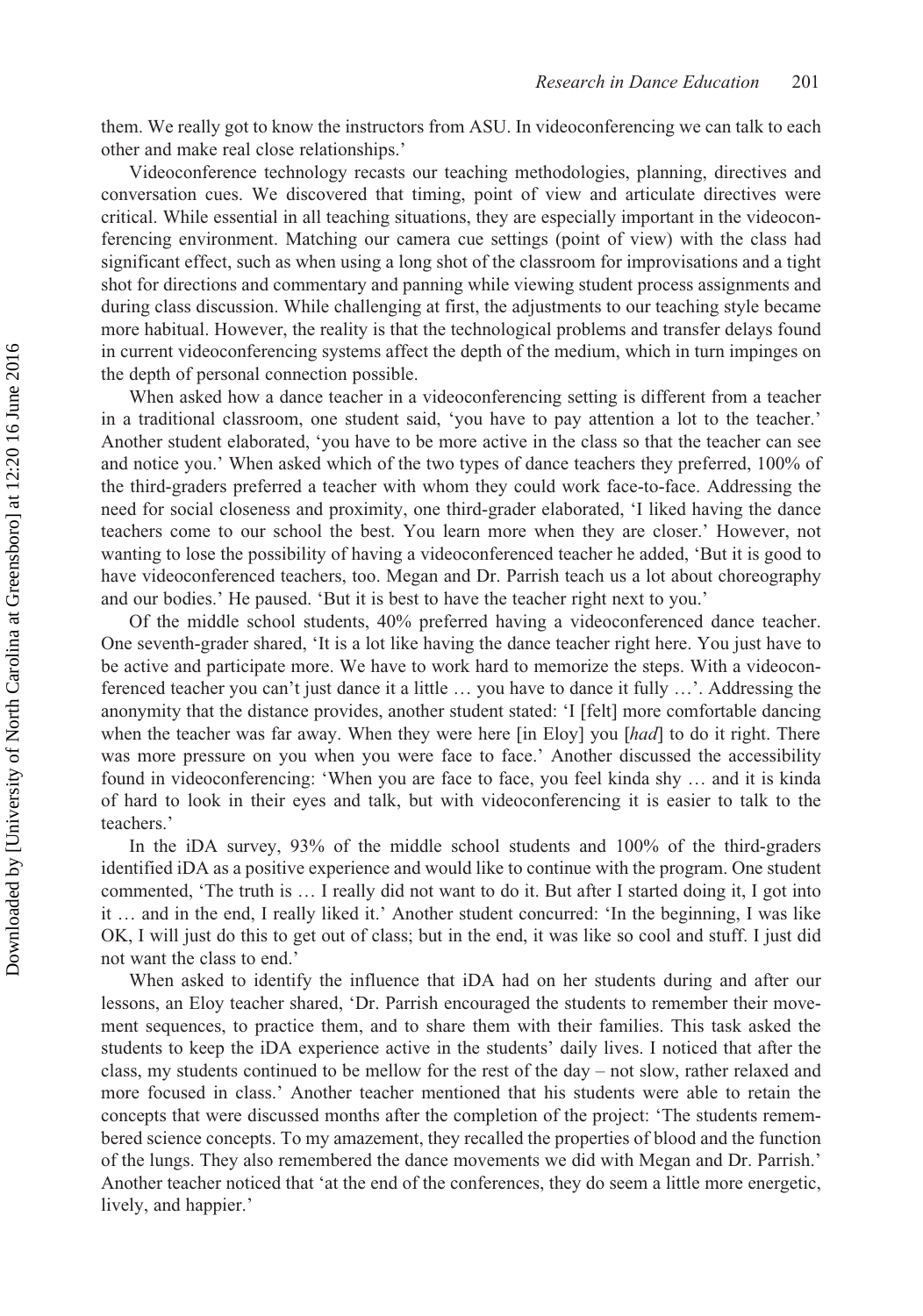The responsive nature of videoconferencing was surprising for the students. They made comments such as 'It was cool, like I was on TV or something. I liked seeing myself on the screen when I dance.' Another student described the experience as futuristic: 'It's like talking on the phone and seeing what people are doing.' One teacher observed, 'I noticed that on videoconferencing days student attendance rose. The students were excited … talking about the dancing to their friends and practicing the movements in the hallway. To me, this is a very positive, confidence-building program.'

Videoconferencing granted access to dance that was previously unavailable. The richness of the medium made it possible for the students to be involved in experiences that extended beyond traditional lectures. The iDA grade-based curriculum covered fundamental learning principles in dance and curricular content in math and science. Over the course of the research, Eloy students were able to move three-dimensionally, create expressive movement phrases using the elements of dance (BESSR), perform for others and analyze their own and others' works. Students were able to adapt their dance knowledge to apply to different themes and contexts. iDA employed manipulatives (scarves, elastics, fabric, protractors and games) and technological tools (digital video, PowerPoint and ELMO), in an effort to create a dynamic learning environment and to address the different learning styles of the students.

Videoconferencing methods proved functional when presenting choreography and leading dance-sharing reflections. For the most part, image quality was good, allowing us to see the students' detailed movements and to provide guidance and feedback. The iDA team identified that the students responded to rhythmic locomotor movement through space, basic body actions, body part isolations and gestural choreography. Seeing that the students were up for the challenge, the teachers taught dances that were both physical and creative. We observed how the classroom was energized with the students' hard work.

While the room had a few large pieces of furniture and was carpeted, we found that there was adequate space to dance. The creation of landmarks and taped sight lines in the room ensured student safety. The development of visual directions – 'hand signals' – helped the class to rotate lines, enter the stage, start and cease dancing. Students worked and performed in small groups to best maximize the space, increase visibility and permit individual feedback.

The students remembered and valued individualized attention, affirmations and specific guidance. We discovered large group discussions and critiques were best facilitated by the classroom teachers who managed the flurry of hands going up all at once. The classroom teacher simply selected students to share their comments.

In their interviews, the Eloy students addressed the sensations and expressions of movement. One third-grader revealed, 'I love dancing and expressing with my body. I like to jump, turn, and wiggle around the room … making myself big and small. When I dance, I feel free … like I am flying around the room.' A middle school student continued, 'When I dance, the music and beat goes inside me and my body is energized. I am so happy. I did not want the class to stop.' When asked to describe their most memorable moment, a third-grader spoke of the creation of breath dances and when the students embodied the movement of the lungs. 'I liked it because we learned a lot about our breath, lungs, and how oxygen moves inside our bodies.' When asked to describe the dance she continued, 'The breath dance [that] we made in our groups, with the cards, was really fun. I was surprised how breath could move in my body …'. She later added, 'I liked it when we listened to our friends' heart and danced the heartbeat and became a huge lung'. Another student articulated the importance of relating to the teacher and classmates. 'I liked shadow dances the best – when we got to dance with a partner and sometimes with Megan. She would do crazy movements with her body which were fun to copy.' The younger students were always eager to improvise. In one instance, when we had just a few minutes remaining in the class, Megan suggested an impromptu improvisation. She put on some upbeat music and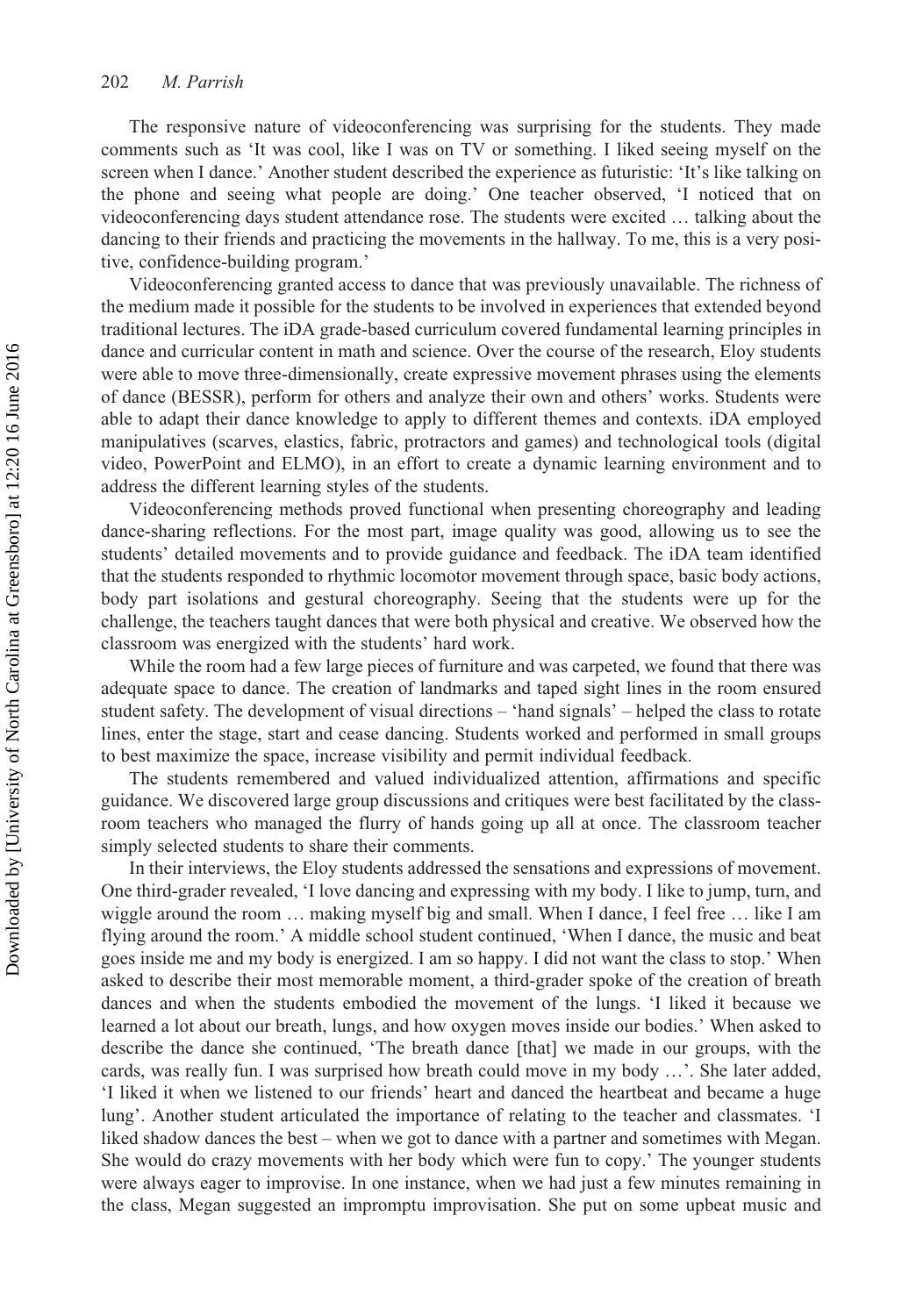called to the students, 'Come dance with me.' Elated, the students [and even their teacher] jumped up and joined in on the dance party. That very moment illuminated the ease and impact of videoconferencing.

One of the ASU teachers commented on the prospect of videoconferenced pedagogy for dance: 'You can learn a lot from the students, how they are reacting to your instruction. You can judge their tone of voice and their body language. You can see whether they are doing the movement or just marking it. You are able to offer feedback, verbally and visually, and help them embody the movement.'

Interviews and surveys revealed great interest in continuing the project. When asked to describe how they felt during the class, students used words like 'super, good, excited, energized, alive, and happy.' They said that after videoconferencing, they felt 'better, more relaxed, tired, exhausted, awake, and good.' One student elaborated, 'after dance I feel relaxed and happy … even in my next class.' When asked whether they felt comfortable performing their dances to videoconferenced teachers, 87% said that they did. By creating a less intimidating environment, the students were able to overcome the anxiety one may experience with dance. For others however, overcoming this barrier remained a challenge.

Humorous and encouraging instruction helped diffuse anxiety and tensions that came from unfamiliar activities. In my journal I wrote, 'the students, once shy and insecure, are now more independent movers. They seem engaged and challenged in the dance making and during technique. Laughter, energy, and curiosity in dance are drawing the students into the class and helping them establish a connection with the dance.' An example of this occurred during a dance sharing when an exhilarated student raised his hand up to the camera in a 'high five' gesture. In that moment, the distance that divided our two classrooms melted away. That student's overt action celebrated their success and united the students and teacher, dissolving all barriers.

Providing increased access to dance for the students in Eloy was an aspect of the iDA research that worked. Students were able to participate in performances, critiques, coaching sessions and even improvisation jams. iDA videoconferencing fostered a hands-on understanding of the potential of videoconferencing and appreciation of how dance can be a mode of expression for students.

# **Discussion**

For dance educators, videoconferencing is becoming more affordable and available. Given the need for dance teachers in rural areas, this technology is an option that must be considered in certain settings. Forming relationships between students and teachers over videoconferencing took time and involved understanding both the expectations of the students and teachers and the comfort within the delivery system. The iDA research supports the findings of Mandile (2004) and Enders and Kasch (2004) that videoconferencing can enrich the dance curriculum, allowing students to connect to the world and build community from within the comfort of their own classroom. iDA videoconferencing granted access to dance that was previously unavailable.

The richness of the medium made it possible for the students to be involved in experiences that extended beyond traditional lectures. The iDA curriculum exposed students to the diversity of dance methods including learning technique, creating choreography, improvising, relating, mirroring and shadowing across the videoconferenced classrooms, performing and discussing dance. Results show that middle and elementary school students were able to perform traditional dance activities such as dance making, improvisations, dance sharing, and even dance technique over videoconferencing.

In iDA, videoconferencing granted access to instructional content, university experts and exceptional dance education students available at the university. To overcome the barriers of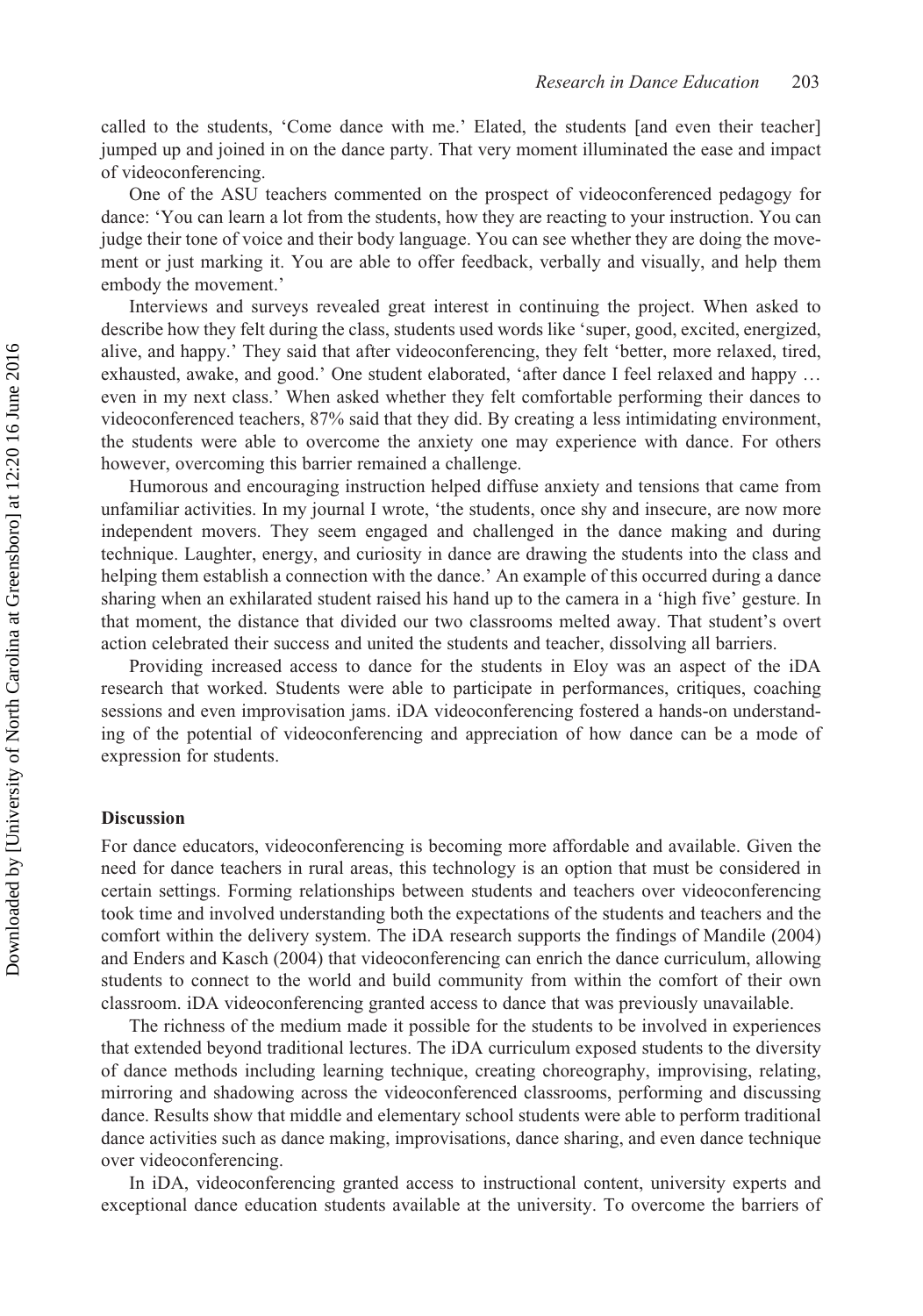

Figure 4. iDA students' three-dimensional use of their bodies demonstrated in both choreographed and improvisational dances.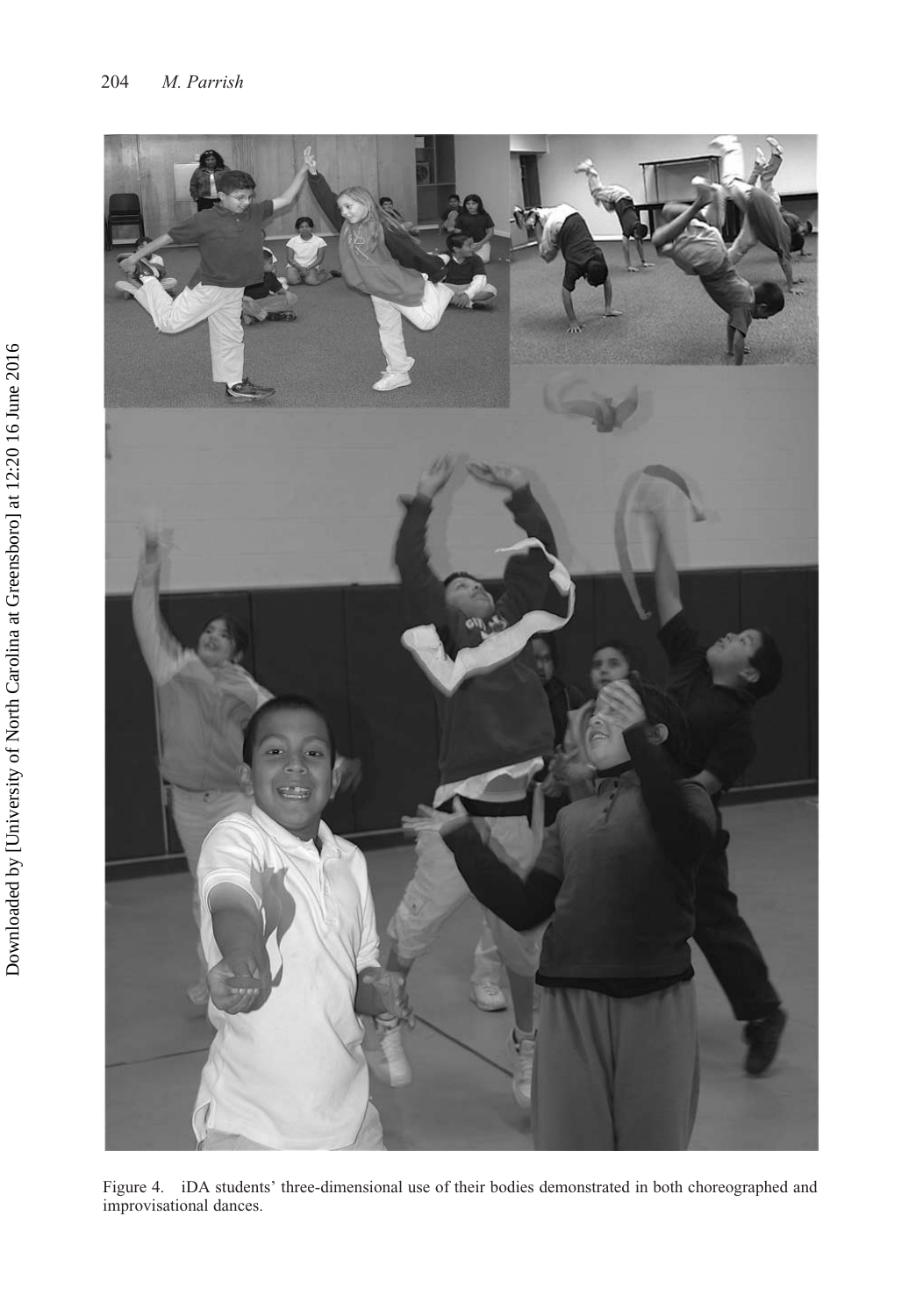distance and encourage participation and interaction of the learners, the iDA team worked to make our presence felt by the students. The students in turn, paid close attention to our tone of voice, body language, and verbal and non-verbal cues. Our findings concur with TPL's (2005) assertion that when interactive video technology is used appropriately, 'Two classrooms become one … Intimate connections are established between artists and students … as if in the same space' (2).

While dance purists may object to videoconferencing saying that it cannot replace face-toface dance instruction, our teachers and students in grades 7–8 disagree. Both groups articulated satisfaction in the personalized attention and its effect on their physical and creative participation in the videoconferenced dance classes. The students remembered and valued individualized attention, affirmations and specific guidance. Advantages between traditional instruction and videoconferencing were expressed by middle school students stating how videoconferencing required greater focus, commitment and attention to the teacher. These remarks concur with TPL (2005) research supporting increased student responsibility and independence in learning, 'students go beyond what they usually learn in the classroom … and stretch themselves mentally' (3).

However, in iDA sessions dropped images, defragmentation, pixilation and other technological problems affected content delivery and limited the depth of personal connection possible. These challenges provide context for the particularly fragile circumstance of videoconferencing in today's schools. Until advances in the field of technology become more readily available the use of videoconferencing in schools will continue to be limited. Such difficulties as experienced in iDA will hinder successful realization for the less experienced teachers.

When videoconferencing meets both the teacher's needs for the promotion and dissemination of dance content and the needs of students, without technological glitches, the traditional culture of teaching dance can be changed. If the appropriate pedagogy is in place, then videoconferencing can be experienced as a transformative technology both for the teacher and their students.

Videoconference technology recasts our teaching methodologies, planning, directives and conversation cues. This research identifies that students, as young as eight years old, are capable of forming personal connections and are unanimously interested in continuing relationships with dance mentors, specialists within a blended learning environment. Blended instruction, as suggested by Bonk and Graham (2006), permitted iDA the instruction of essential dance-based knowledge prior to our videoconferenced lessons. Both university students and Eloy teachers considered this process a valuable method for establishing familiarity with pedagogical practice for dance education and for generating baseline data on student experience and comfort in dance. Based on student comments and teachers' journals, iDA blended videoconferenced interactions diminished the sense of isolation felt as members of rural communities (Bonk and Graham 2006).

This article addresses teacher shortages due to remoteness, long travel time, and distance from larger cities which could be eliminated through videoconferencing. The findings concur with Ludlow and Duff (2002), who state that the advantages of videoconferencing include: 'enhanced access in even the most remote rural areas; reduction in the cost and effort associated with class sessions; and provision of opportunity for national and even international outreach' (5). Strategic planning is essential for successful videoconferencing. As with all technology, there are inevitable glitches, requiring teachers to be flexible and adaptable.

The data collected from this research shed new light on the use of videoconferencing in dance education and its abilities to meet the needs of students in rural communities. At the end of the study, after careful review of the data, I feel confident that videoconferencing is a viable method for bringing dance education to rural communities.

Videoconferencing in dance education can provide flexible options to instruction, although technical limitations may inhibit communication. There is a need for greater networked support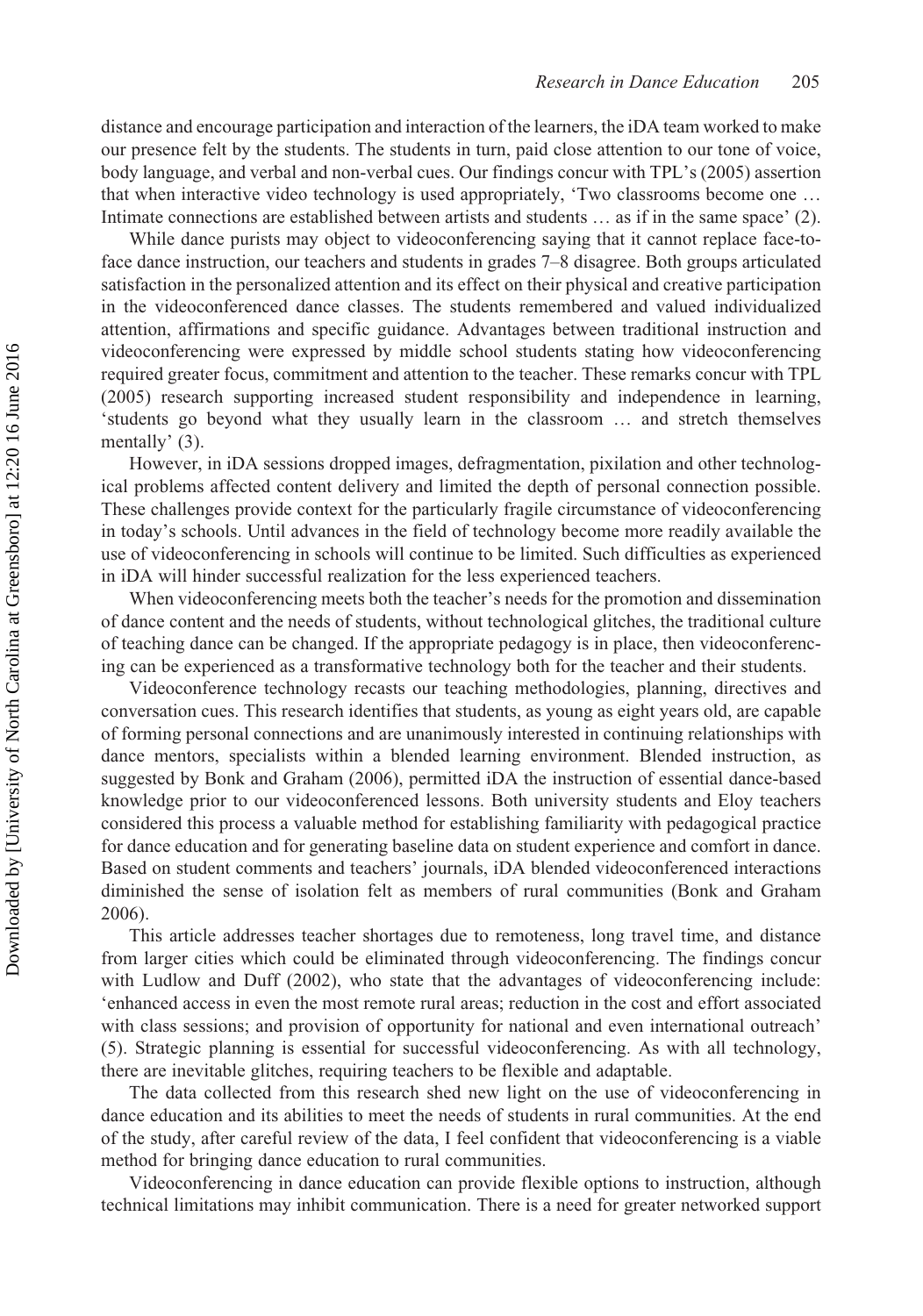and training for professionals and school districts. More research is needed to define and evaluate pedagogical strategies of videoconferencing for dance. Further assessment of the strengths and weaknesses of the iDA curriculum specifically in the instruction of K-8 dance education is necessary. As videoconferencing facilities become more a part of our educational infrastructure, the potential for new connections within dance and other arts disciplines will expand to serve the needs of the students.

# **References**

- Arnold T., S. Cayley, and M. Griffith. 2002. *Videoconferencing in the classroom: Communications technology across the curriculum.* Devon County Council Department for Education and Skills: Global Leap.
- Austin, R., L. Abbott, A. Mulkeen, and N. Metcalfe. 2003. *The global classroom: Collaboration and cultural awareness in the north and south of Ireland.* Coleraine: University of Ulster.
- Becker, H.J. 2000. Pedagogical motivations for student computer use that lead to student engagement. Center for Research on Information Technology and Organizations. I.T. in Education. Paper 100.
- Bilton-Ward, A, and M. Young. 1998. *Exemplary applications of videoconferencing in education.* Texas: Cord Communications Inc.
- Birringer, J. 2002. Digital performance: Dance and media technologies. *Performing Arts Journal* 70: 84–93.
- Bonk, C.J. 2003. Navigating the myths and monsoons of online learning strategies and technologies. Proceedings of the education without borders conference, Abu Dhabi, United Arab Emirates.
- Bonk, C.J., and C. Graham, eds. 2006. *The handbook of blended learning: Global perspectives, local designs.* San Francisco: Pfeiffer.
- Calvert, T.L., L. Wilke, R. Ryman, and I. Fox. 2005. Applications of computers to dance. *IEEE Computer Graphics and Applications,* March/April, 25: 6–10.
- Collison, G., B. Elbaum, S. Haavind, and R. Tinker. 2000. *Facilitating online learning: Effective strategies for moderators.* Wisconsin: Atwood Publishing.
- Cornelli, M. 2004. Videoconferencing programs let student explore the world without leaving the classroom. *THE Journal* 32, no. 2: 5–16.
- Crawford, John. 2004. Active Space Interactive Video dance workshop, retrieved March 20 2005 from http://www.embodied.net/activespace
- Derntl, M., and R. Motschnig-Pitrik. 2004. *Patterns for blended, person-centered learning: Strategy, concepts, experiences, and evaluation proc. SAC'04 (Symposium on Applied Computing).* Nikosia, Cyprus: ACM Press.
- Enders, M., and C. Kasch. 2004. Bridging the gap: Connecting high school and university dance worlds. Paper presented at the National Dance Education Organization conference October 20–24, in Lansing, Michigan.
- Fetterman, D.M. 1998. Webs of meaning: Computer and Internet resources for educational research and instruction. *Educational Researcher* 27, no. 3: 22–30.
- Galloway, K., and S. Robinowitz. 1992. Welcome to Electronic Café International a nice place for hot coffee, iced tea and virtual space. CYBERARTS exploring art and technology. San Francisco: Miller Friedman Publishers.
- Garland, I., and L. Naugle. 1997. A university dance course in cyberspace: The telelearning experience. *The Journal of Distance Education* 12, 257–69.
- Garland, I., and L. Naugle. 1999. On-line learning and the potential for dance education. Paper presented at International Dance and Technology Conference, in Tempe, Arizona.
- Gibbs, G. 1999. Changing student learning behavior outside of class. In *Teaching excellence: Toward the best in the academy.* A Publication of the Professional and Organizational Development Network in Higher Education (POD) II (1).
- Gilbert, J. 1999. But where is the teacher? Cost effective distance learning made possible. *Learning and Leading with Technology* 27, no. 2: 42–4.
- Gillespie, F. 1998. Instructional design for the new technologies. In *The impact of technology on faculty development, life, and work. New directions for teaching and learning no. 76,* ed. K.H. Gillespie, 39–52. San Francisco: Jossey-Bass.
- Gilman, S.C., and J.W. Turner. 2001. Media richness and social information processing: Rationale for multifocal continuing medical education activities. *Journal of Continuing Education in the Health Professions* 21: 134–8.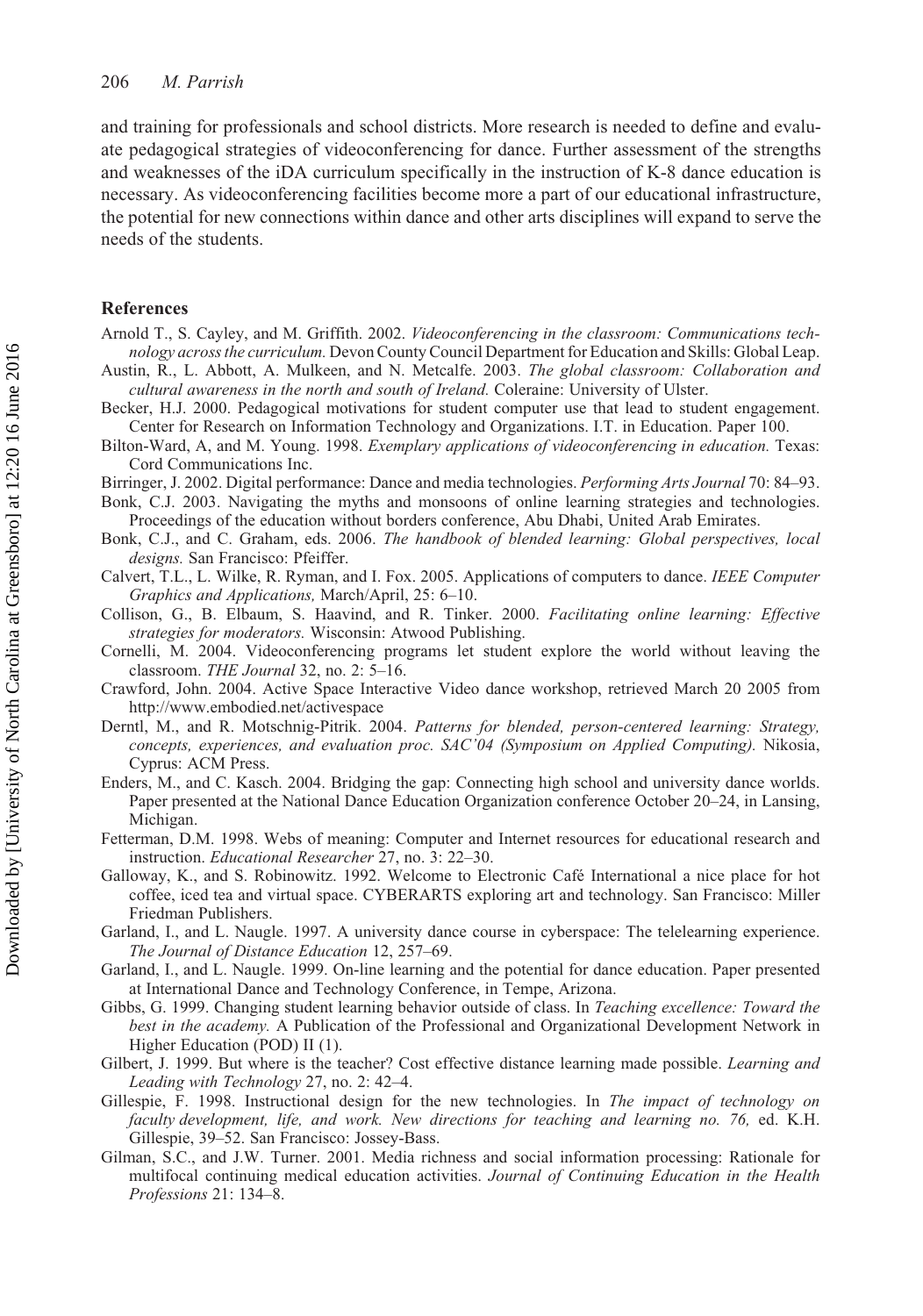- Grabe, M., and C. Grabe. 200. *Integrating the Internet for meaningful learning.* New York: Houghton Mifflin Company.
- Great Schools: parents guide for success. Eloy Elementary school district. http://www.greatschools.net/ cgi-bin/az/district\_profile/1894 (accessed 11 June 2006)
- Hanna, D., M. Glowacki-Dudka, and S. Conceicao-Runlee. 2000. *147 practical tips for teaching online groups; essentials of web-based education.* Madison, WI: Atwood Publishing.
- Happel, N. 2004. Brick garden. Unpublished MFA thesis, Arizona State University.
- Jansen, M. 2004. Distance makes the dancer grow stronger. *Dance Magazine College Guide* 46–8.
- ———. 2005. Dancers zoom in on college life. *Dance Magazine College Guide* 2005 and 2006, 19–20.
- Jones, N. 2004. *From here to r-ternity: A learning journey.* Professorial inaugural lecture, University of Glamorgan, Pontypridd, UK.
- Kirschner, P.A., J. Sweller, and R.E. Clark. 2006. Why minimal guidance during instruction does not work: An analysis of the failure of constructivist, discovery, problem-based, experiential, and inquiry based teaching. *Educational Psychologist,* 41: 75–86.
- Kock, N. 2005. Media richness or media naturalness? The evolution of our biological communication apparatus and its influence on our behavior toward e-communication tools. *IEEE Professional Communication Society* 48, no. 2: 117–30.
- Laurillard, D. 2002. *Rethinking university teaching: A framework for the effective use of educational technology.* London: Routledge.
- Leask, M., and N. Pachler. 1999. *Learning to teach using ICT in the secondary school.* London: Routledge.
- Lovell, R., and J. Mitchell. 1995. Using human movement to control activities in theatrical environments. Paper presented at the International Dance and Technology Conference, Columbus, Ohio.
- Ludlow, B., and M. Duff. 2002. Live broadcasting online: Interactive training for rural special educators. *Rural Special Education Quarterly.* http://findarticles.com/p/articles/mi\_qa4052/is\_200210/ai\_n91 35918 (accessed 15 June 2006)
- Mandile, F. 2004. DANZ: International partnerships in technology-rich education. A case study of education Queensland's virtual schooling service dance course. http://videoling.tafe.net/learning2004/ papers/mandile.pdf (accessed 20 April 2004)
- Martin, M. 2000. *Videoconferencing in teaching and learning-case studies and guidelines.* Omagh. Northern Ireland: Western Education and Library Board.
- Myers, C., and T. Jones. 1993. *Promoting active learning.* San Francisco: Jossey-Bass.
- Naugle, L. 1998. Technique, technology, technique. *Dance Research Journal* 30, no. 1: 13–15.
- Naugle, L. 2002. Distributed choreography: A video-conferencing environment. *Journal of Performance and Art,* XXI: 56–62.
- Networking the Land. 2001. Rural America in the information age. Section 10. Dance Partners. http:// www.ntia.doc.gov/top/publicationmedia/rural2001/networking\_the\_land\_with\_illustrations.htm (accessed 7 April 2005).
- Nichols, M. 2003. A theory for eLearning. *Educational Technology and Society* 6, no. 2: 1–10.
- Pachnowski, L.M. 2002. Virtual field trips through video conferencing. *Learning and Leading with Technology* 29, no. 6: 10–13.
- Parrish, M. 2001. Integrating technology into the teaching and learning of dance. *Journal of Dance Education* 1, no. 1: 20–5.
- Parrish, M. 2005. Digital improvisation: Interactive multimedia for dance education. In *Dance Current Selected Research Volume V,* eds Lynnette Overby and Billie Lepczyk, 59–84. New York: AMS Press Inc.
- Parrish, Mila. 2006. Technology in dance education. In *International handbook of research in arts education,* ed. Liora Bresler, 91–107. The Netherlands: Kluwer/Springer.
- Parrish, M., and K. Lindholm Lane. 2003. Interactive gateway: Happenings in the digital classroom. Paper presented at the National Dance Education Organization Conference, October 20–24, in Albuquerque, New Mexico.
- Pemberton, J.B., M. Perez Cereijo, T. Tyler-Wood, and J. Rademacher. 2004. Desktop videoconferencing: Examples of applications to support teacher training in rural areas. *Rural Special Education Quarterly* 23, no. 2: 3–8.
- Pena-Shaff, J., W. Martin, and G. Gay. 2001. An epistemological framework for analyzing student interactions in computer-medicated communication environments. *Journal of Interactive Learning Research,* 12: 41–68.
- Ross, J., and R. Schulz. 1999. Using the World Wide Web to accommodate diverse learning styles. *College Teaching* 47, no. 4: 123–9.